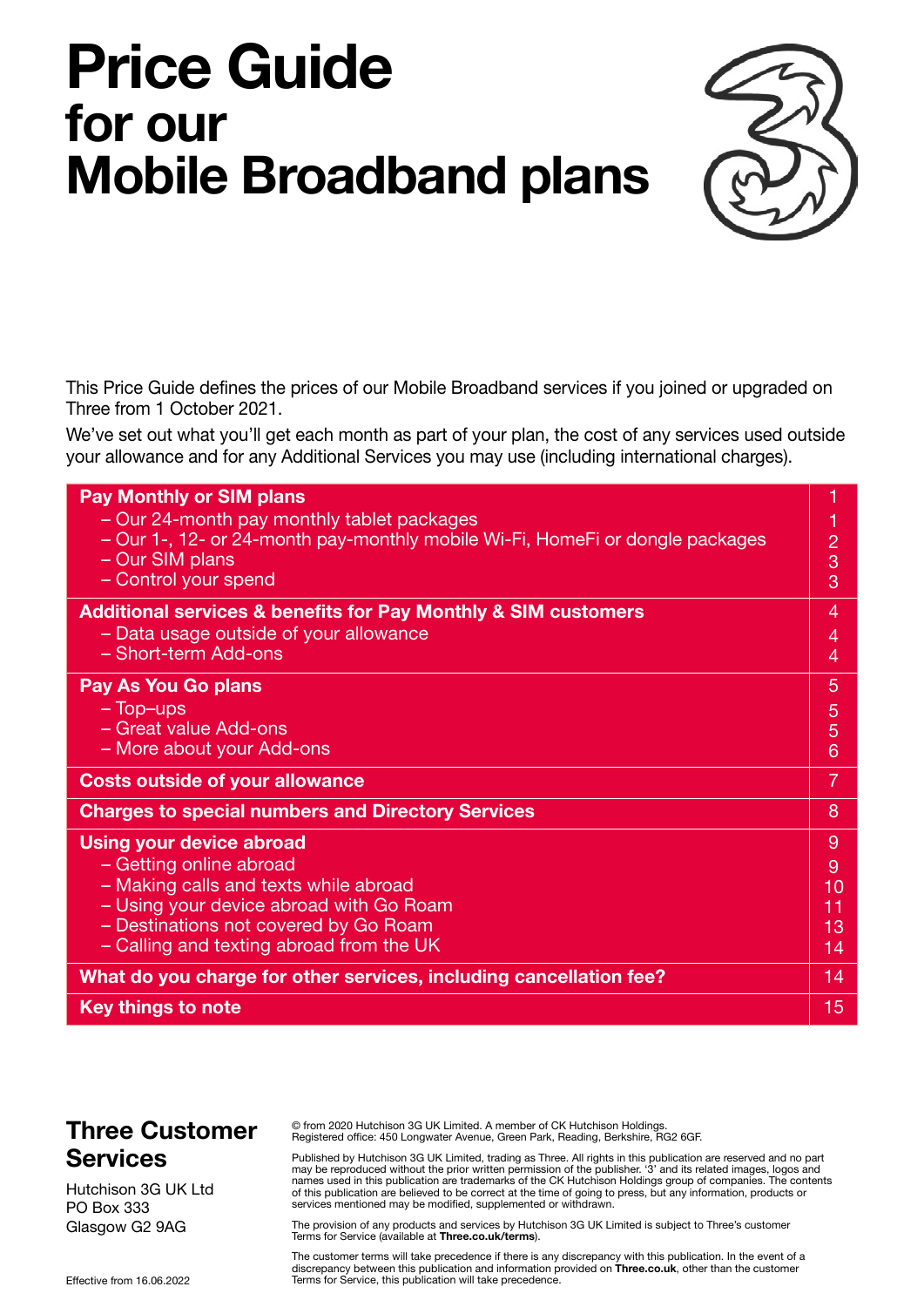## **Pay Monthly packages or SIM Plans**

All of our pay monthly packages include a device (whether tablet, mobile or HomeFi or dongle) and an allowance of data. For a fixed daily charge you can unlock your UK allowance of data in 71 destinations worldwide with Go Roam both in Europe and Around the World. A fair use policy applies see page 12. Republic of Ireland and the Isle of Man are excluded so no daily charge applies. The daily charges are detailed on Page 11 of this Price Guide.

## **Our 24-month pay monthly tablet packages**

With our pay monthly tablet packages you're in control. Once you've chosen your tablet you can then choose how much you want to pay upfront and your data allowance, which you can use in the UK and, subject to paying a daily roaming charge, in our Go Roam destinations. Your contract will last a minimum of 24 months and you can cancel at any time on 30 days notice, but a cancellation fee may be payable if you're still within your minimum term.

| Step 1                                                                               | Choose your tablet from our great range                                                 |                                                                                                                                                                                                                                                                                            |      |      |      |  |  |  |  |
|--------------------------------------------------------------------------------------|-----------------------------------------------------------------------------------------|--------------------------------------------------------------------------------------------------------------------------------------------------------------------------------------------------------------------------------------------------------------------------------------------|------|------|------|--|--|--|--|
| Step 2                                                                               | Choose how much you want to pay upfront<br>(options available depend on package chosen) |                                                                                                                                                                                                                                                                                            |      |      |      |  |  |  |  |
| Step 3                                                                               | Choose your data allowance                                                              |                                                                                                                                                                                                                                                                                            |      |      |      |  |  |  |  |
| How much data do<br>you want?                                                        | 2GB                                                                                     | 5GB                                                                                                                                                                                                                                                                                        | 15GB | 20GB | 40GB |  |  |  |  |
| Using your allowance in<br><b>Go Roam destinations</b><br>(subject to daily charge). | 2GB                                                                                     | 5GB                                                                                                                                                                                                                                                                                        | 12GB | 12GB | 12GB |  |  |  |  |
| <b>Monthly Charge</b>                                                                | (see page 16).                                                                          | Your monthly charge will depend on the tablet chosen and the amount you've chosen to pay<br>upfront, and includes a £5 discount for paying by our preferred payment method, which is by a<br>recurring method, such as Direct Debit. Each April, your Monthly Charge will increase by 4.5% |      |      |      |  |  |  |  |
| <b>Daily Charge</b>                                                                  |                                                                                         | There is an additional fixed daily charge to unlock UK allowance in Go Roam destinations (except<br>Republic of Ireland and Isle of Man, where no daily charge applies). See page 11 for details.                                                                                          |      |      |      |  |  |  |  |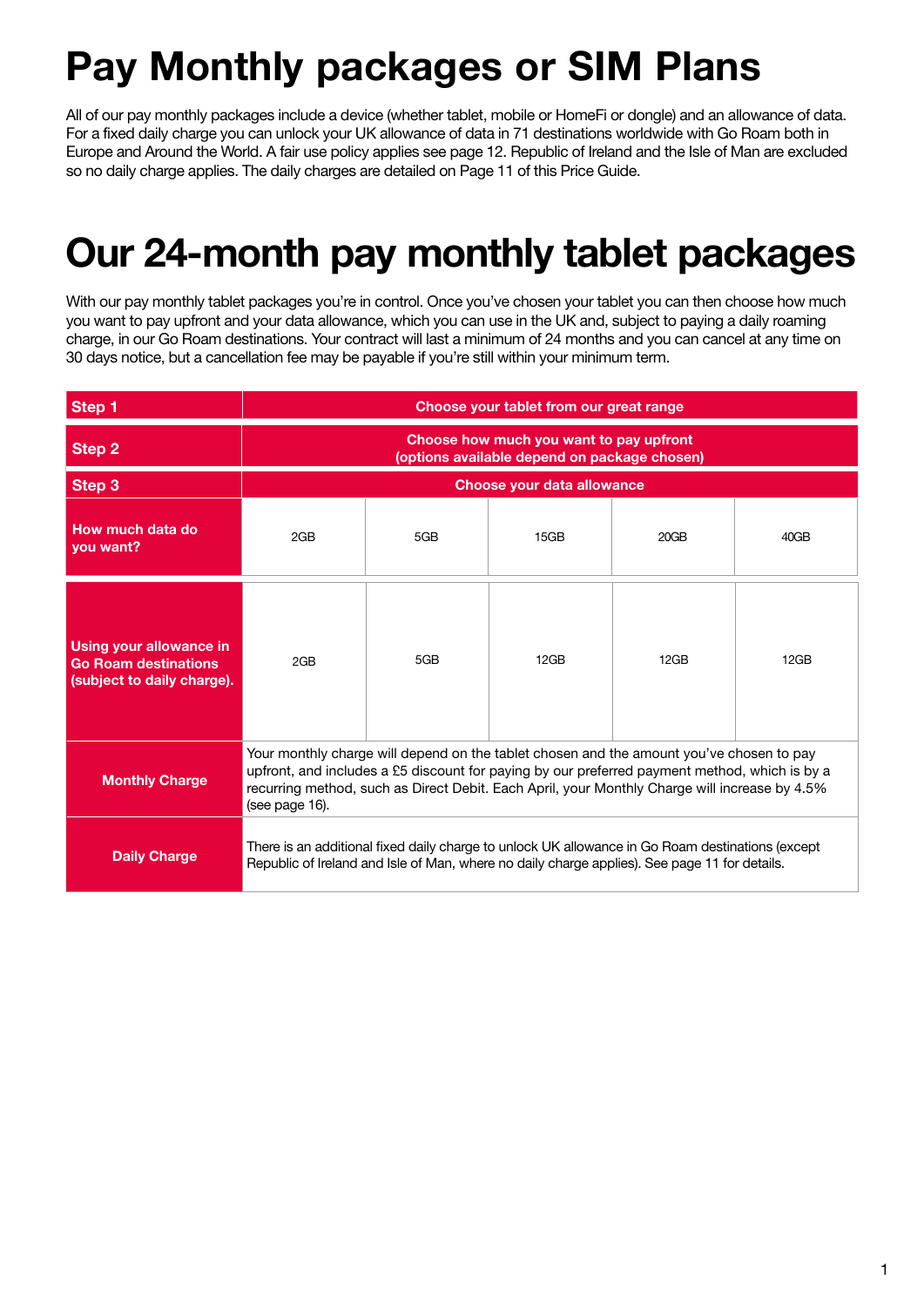With our pay monthly Mobile Wi-Fi, HomeFi or dongle packages you're in control. Once you've chosen your device, you can then choose how much you want to pay upfront, how long your contract will last (you can cancel at any time on 30 days notice, but a cancellation fee may be payable if you're still within your minimum term) and your data allowance, which you can use in the UK and our Go Roam destinations.

<span id="page-2-0"></span>

| Step 1                                                                                        | Choose your Mobile Wi-Fi, HomeFi or dongle from our great range |                                                                                                                                                                                                                                                                                                       |      |           |                                  |      |                                                                                                                             |                                                     |  |  |
|-----------------------------------------------------------------------------------------------|-----------------------------------------------------------------|-------------------------------------------------------------------------------------------------------------------------------------------------------------------------------------------------------------------------------------------------------------------------------------------------------|------|-----------|----------------------------------|------|-----------------------------------------------------------------------------------------------------------------------------|-----------------------------------------------------|--|--|
| Step 2                                                                                        |                                                                 | Choose how much you want to pay upfront<br>(options available depending on package chosen)                                                                                                                                                                                                            |      |           |                                  |      |                                                                                                                             |                                                     |  |  |
| Step 3:<br><b>Choose your</b><br>minimum term                                                 |                                                                 | 1 month                                                                                                                                                                                                                                                                                               |      | 12 months |                                  |      | 24 months                                                                                                                   |                                                     |  |  |
| Step 4                                                                                        |                                                                 |                                                                                                                                                                                                                                                                                                       |      |           | Choose your data allowance from: |      |                                                                                                                             |                                                     |  |  |
| <b>How much data</b><br>do you want?                                                          | 2GB                                                             | 5GB                                                                                                                                                                                                                                                                                                   | 10GB | 15GB      | 20GB                             | 40GB | 100GB                                                                                                                       | Unlimited                                           |  |  |
| <b>Using your</b><br>allowance<br>in Go Roam<br>destinations<br>(subject to daily<br>charge). | 2GB                                                             | 5GB                                                                                                                                                                                                                                                                                                   | 10GB | 12GB      | 12GB                             | 12GB | 12GB<br>(Available on<br>selected<br>products only)                                                                         | 12GB<br>(Available on<br>selected<br>products only) |  |  |
| <b>Monthly Charge</b>                                                                         |                                                                 | Your monthly charge depends on the device chosen and the amount you've chosen to pay upfront, and includes a £5<br>discount for paying by our preferred payment method, which is by a recurring method, such as Direct Debit. Each April, your<br>Monthly Charge will increase by 4.5% (see page 16). |      |           |                                  |      |                                                                                                                             |                                                     |  |  |
| <b>Daily charge</b>                                                                           |                                                                 | of Ireland and Isle of Man, where no daily charge applies). See page 11 for details.                                                                                                                                                                                                                  |      |           |                                  |      | There is an additional fixed daily charge to unlock your UK allowance for 24 hours in Go Roam destinations (except Republic |                                                     |  |  |

It's worth noting that even if you used your phone for every minute of every day you'd only use, subject to TrafficSense™, around 1,000GB each month. That's why we've set a usage cap at 1,000GB, in order to identify commercial use of the service, for example, which is not permitted under the Terms for Three Services.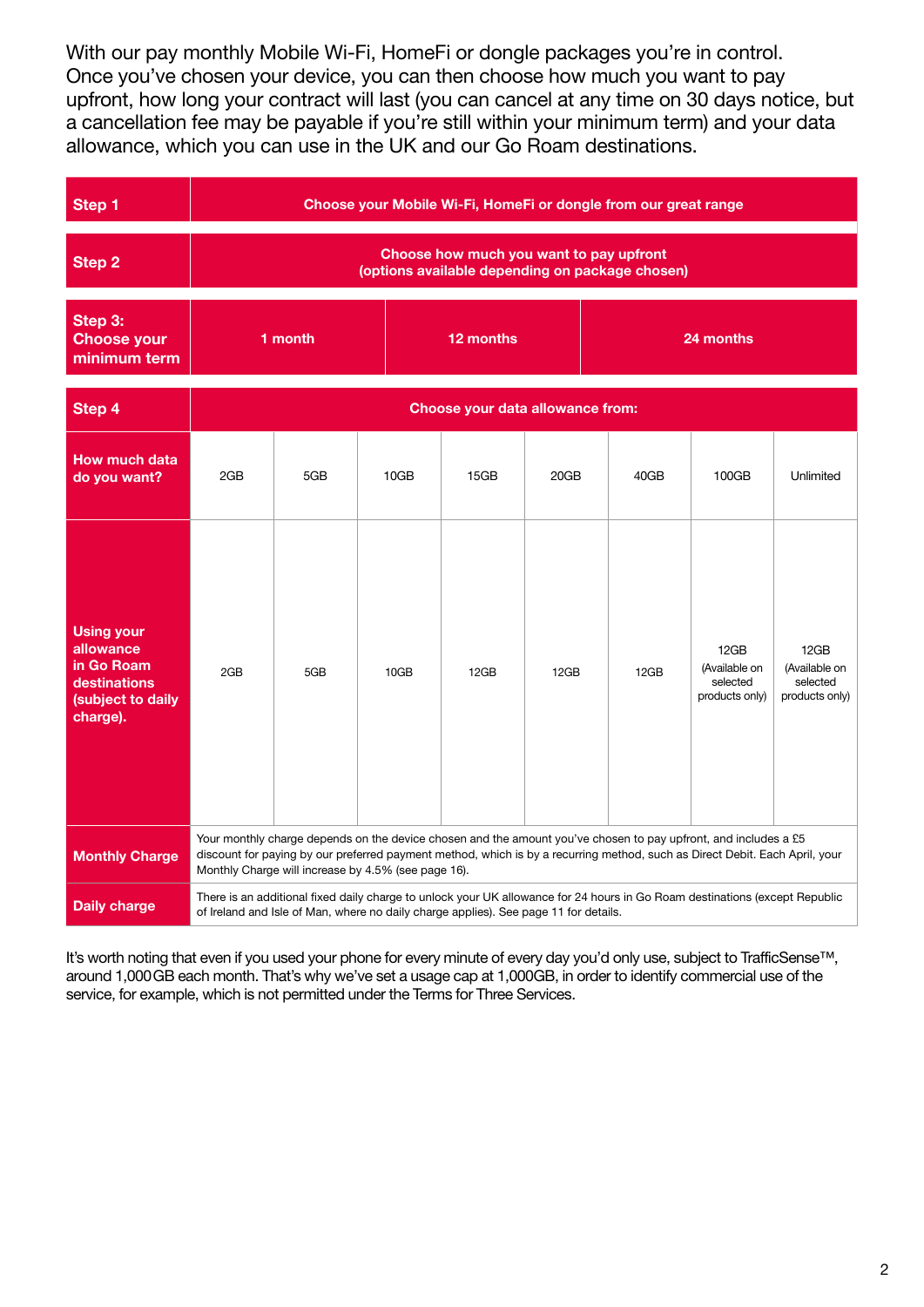# <span id="page-3-0"></span>**SIM plans**

Our pay monthly SIM Plans are available on a choice of a 1-month rolling, 12-month or 24-month minimum term. You just need to choose how much data you want, which you can then use either in the UK or in one of our Go Roam destinations (subject to our fair use policies – see page 11- and paying the daily roaming charge) and the minimum term of your contract and you're ready to go. You can end your contract at any time on 30 days notice (a cancellation fee may be payable if you're still within your minimum term).

| Step 1                                                                                        | <b>Choose your data allowance</b>                                                                                                                                                                                                                                        |                                                                                                                                                            |         |          |          |         |          |          |         |          |           |              |          |          |         |          |          |           |          |          |         |          |          |         |          |          |
|-----------------------------------------------------------------------------------------------|--------------------------------------------------------------------------------------------------------------------------------------------------------------------------------------------------------------------------------------------------------------------------|------------------------------------------------------------------------------------------------------------------------------------------------------------|---------|----------|----------|---------|----------|----------|---------|----------|-----------|--------------|----------|----------|---------|----------|----------|-----------|----------|----------|---------|----------|----------|---------|----------|----------|
| <b>How much</b><br>data do you<br>want?                                                       | 500MB                                                                                                                                                                                                                                                                    | 1GB                                                                                                                                                        |         | 2GB      |          | 5GB     |          | 10GB     |         | 15GB     |           | 20GB<br>40GB |          |          | 100GB   |          |          | Unlimited |          |          |         |          |          |         |          |          |
| <b>Using your</b><br>allowance<br>in Go Roam<br>destinations<br>(subject to<br>daily charge). | 500 MB                                                                                                                                                                                                                                                                   | 1GB                                                                                                                                                        |         | 2GB      |          |         | 5GB      |          |         | 10GB     |           |              | 12GB     |          |         | 12GB     |          |           | 12GB     |          |         | 12GB     |          |         | 12GB     |          |
| Step 2<br><b>Choose your</b><br><b>Minimum</b><br><b>Term</b>                                 | 1-month*                                                                                                                                                                                                                                                                 | 12-month                                                                                                                                                   | 1 month | 12 month | 24 month | 1 month | 12 month | 24 month | 1 month | 12 month | 24 month  | 1 month      | 12 month | 24 month | 1 month | 12 month | 24 month | 1 month   | 12 month | 24 month | 1 month | 12 month | 24 month | 1 month | 12 month | 24 month |
| <b>Monthly</b><br>Charge                                                                      | £7                                                                                                                                                                                                                                                                       | £7.50<br>Your monthly charge includes a £5 discount for paying by our preferred payment method, which is by a recurring method, such as Direct Debit. Each | £13     | £10      | £8       | £16     | £13      | £10      | £18     |          | $£14$ £12 | £20          | £16      | £14      | £20     | £18      | £16      | £23       | £20      | £16      | £24     | £21      | £19      | £26     | £24      | £22      |
| <b>Daily</b><br><b>Charge</b>                                                                 | April, your Monthly Charge will increase by 4.5% (see page 16).<br>There is a daily charge to unlock your UK allowance for 24 hours in Go Roam destinations (except Republic of Ireland and Isle of Man, where daily<br>charge does not apply). See page 11 for details. |                                                                                                                                                            |         |          |          |         |          |          |         |          |           |              |          |          |         |          |          |           |          |          |         |          |          |         |          |          |

\*Available only to eligible upgrading customers.

## <span id="page-3-1"></span>**Control your spend**

On all our Pay Monthly plans featured in this Price Guide, you have the ability to control your spend if you're worried about going over your monthly data allowance. You can switch on a 'block' in your My3 account, which will prevent you from using data outside of your allowance, for which you'd normally be charged. You can change the settings to switch this on and off multiple times each month.

If you're using your SIM in a device that can also make and receive calls and texts, please note that these won't be blocked. This is because the charges for these are always outside of your allowance on these plans and so won't be caught by this block.

You can also block calls to non-standard UK landlines (for example, to numbers like 0845 or those starting 09) and international calls, as well as blocking texts to shortcodes, for things like competitions, companies or social media in your My3.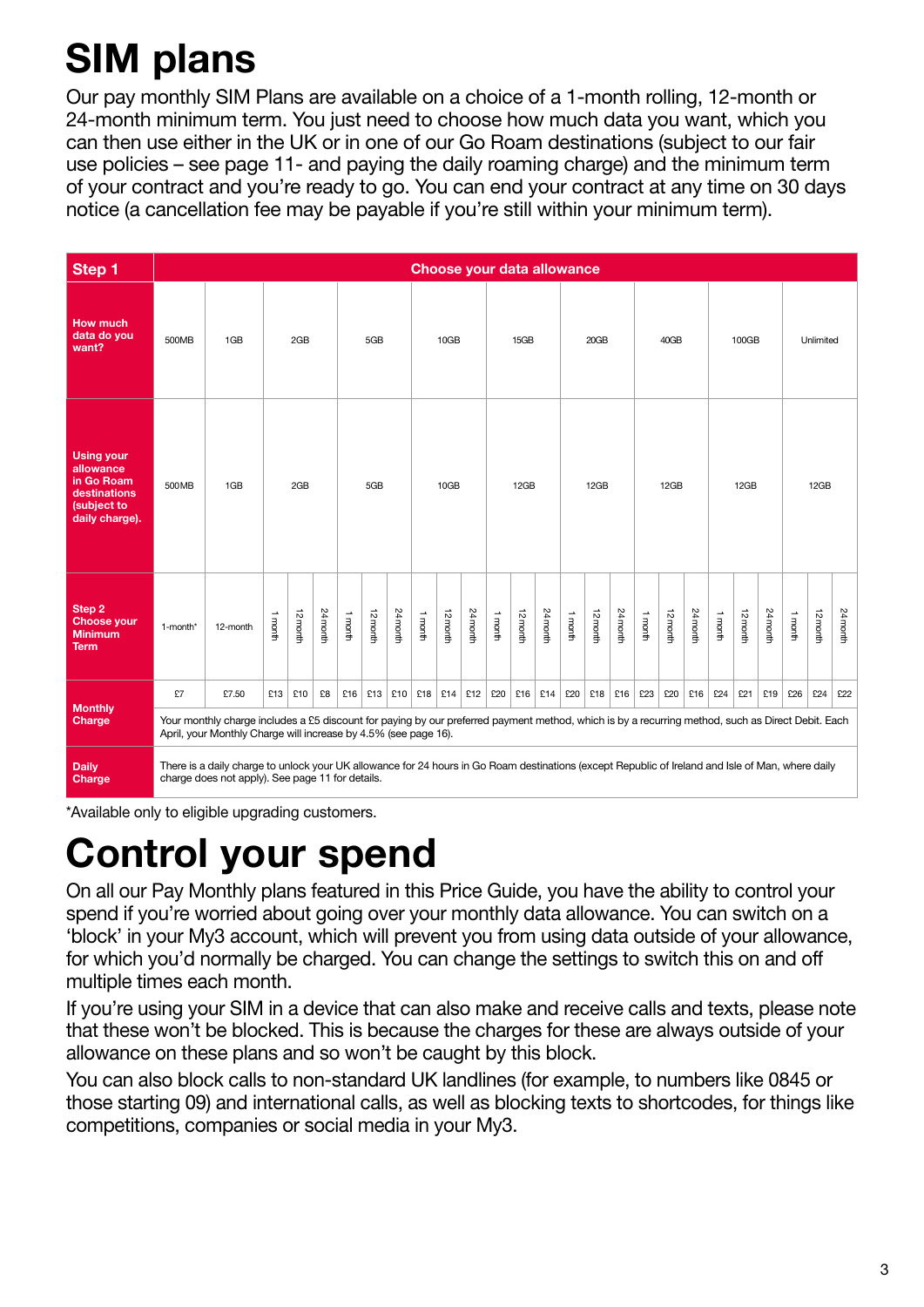It's really easy to switch these blocks on or off – just log into your My3 account. Then under Allowances, select Control Your Spending. You can then choose how you want to control your spend from the options available.

## <span id="page-4-0"></span>**Additional Services & benefits for our Pay Monthly & SIM plan customers**

These are the additional, optional or extra services you can use in addition to your plan's inclusive data allowance.

One of the features of our new plans is that if your device is able to make and receive calls and texts, you can also use your new SIM to make calls and send texts on the rates set out on page 7 onwards.

Please be aware that we may change or introduce new charges for our Additional Services, including services outside of your allowance. If we do, we'll publish any changes on our website. If any Add-ons are affected which have a recurring charge, we'll let you know at least 14 days before the charge changes. If we do make a change to an Additional Service, and you're not happy with it, you can cancel the Add-on(s) or stop using the Additional Services or Services Outside of Your Allowance. If you'd prefer to end your contract instead, a cancellation fee may be payable (see page 14).

## <span id="page-4-1"></span>**Data usage outside of your allowance**

On the pay monthly and SIM plans set out in this Price Guide, if you run out of data, you can just continue to use data outside of your allowance, and you'll just be charged for what you use at 1p/MB in the UK (roaming rates in non-Go Roam destinations and in your Go Roam destinations will depend on where you are).

### <span id="page-4-2"></span>**What short-term Add-ons are available?**

If, as a pay monthly or SIM customer, you find yourself needing an increased data allowance in the UK or in one of our Go Roam destinations and you prefer to have a fixed data allowance to use, why not choose one of our short-term Add-ons below? You can only buy one of each, each bill cycle, and it will last until your next bill cycle when your plan's data allowance refreshes.

| Add-on | <b>Allowance</b> | <b>Price</b> |
|--------|------------------|--------------|
| 1GB    | 1GB              | £5           |
| 5GB    | 5GB              | £15          |
| 10GB   | 10GB             | £20          |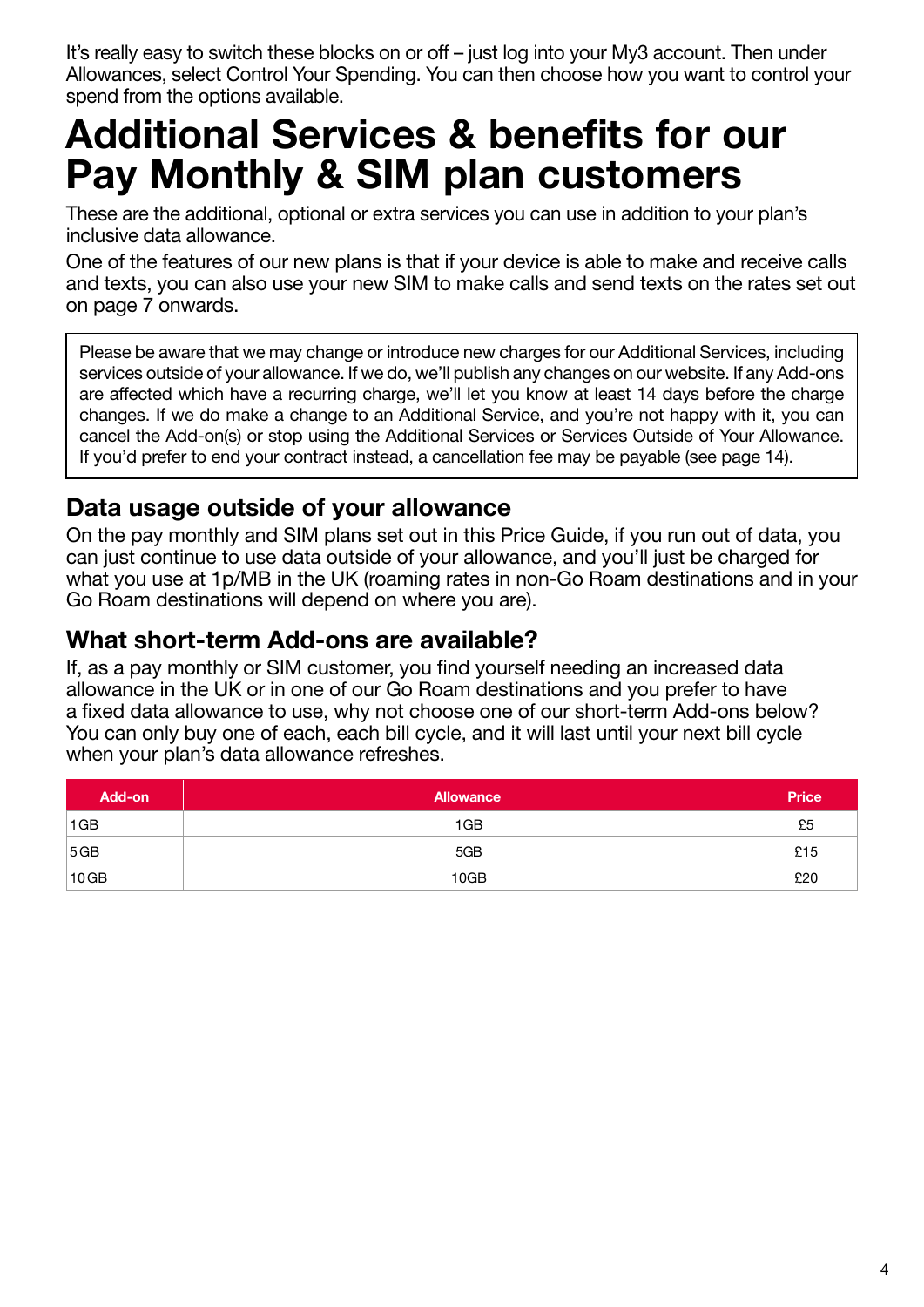# <span id="page-5-0"></span>**Pay As You Go plans**

Pay As You Go shouldn't be complicated. That's not right at all. It should be flexible and simple to use so you can get the most out of your tablet, mobile Wi-Fi, HomeFi or dongle. Perfect if you love the control and peace of mind you get with an allowance, but with the freedom of Pay As You Go.

## <span id="page-5-1"></span>**Top–ups**

To get credit on your Pay As You Go account, you just need to top up. Once activated, Top-ups never expire.

Your My3 account is the easiest and most convenient way to top up once you have set it up, simply register your credit or debit card and you'll be able to top up whenever you like. Plus, with My3 you can see exactly how you are using your credit or any allowance.

You can top up in the following amounts:

|                                 | £2 | £5 | £10 | £15 | £20 | £25 | £30 | £40 | £50 |
|---------------------------------|----|----|-----|-----|-----|-----|-----|-----|-----|
| Data Reward<br>Plans            | ✔  | u  | M   | v   |     |     |     |     |     |
| Existing Pay As<br>You Go Plans |    |    |     |     |     |     |     |     |     |

You can find out more on how to top up at **[Three.co.uk/topup](http://Three.co.uk/topup)**. Please note that not all Add-ons and Top-ups are available through all channels – for example, some may only be available online or by calling Customer Services.

## <span id="page-5-2"></span>**Great value Add-ons**

Running out of data shouldn't stop you enjoying your tablet. Just pop some more credit on your account and maximise your Top-up with one of our great value Add-ons for use within 30 days. What's more, you can also use your Add-on's data allowance to get online abroad at no extra cost in 71 destinations worldwide with Go Roam (subject to our fair use policies - see page 11).There is no daily charge to unlock UK allowance in Go Roam destinations on our Pay As You Go accounts.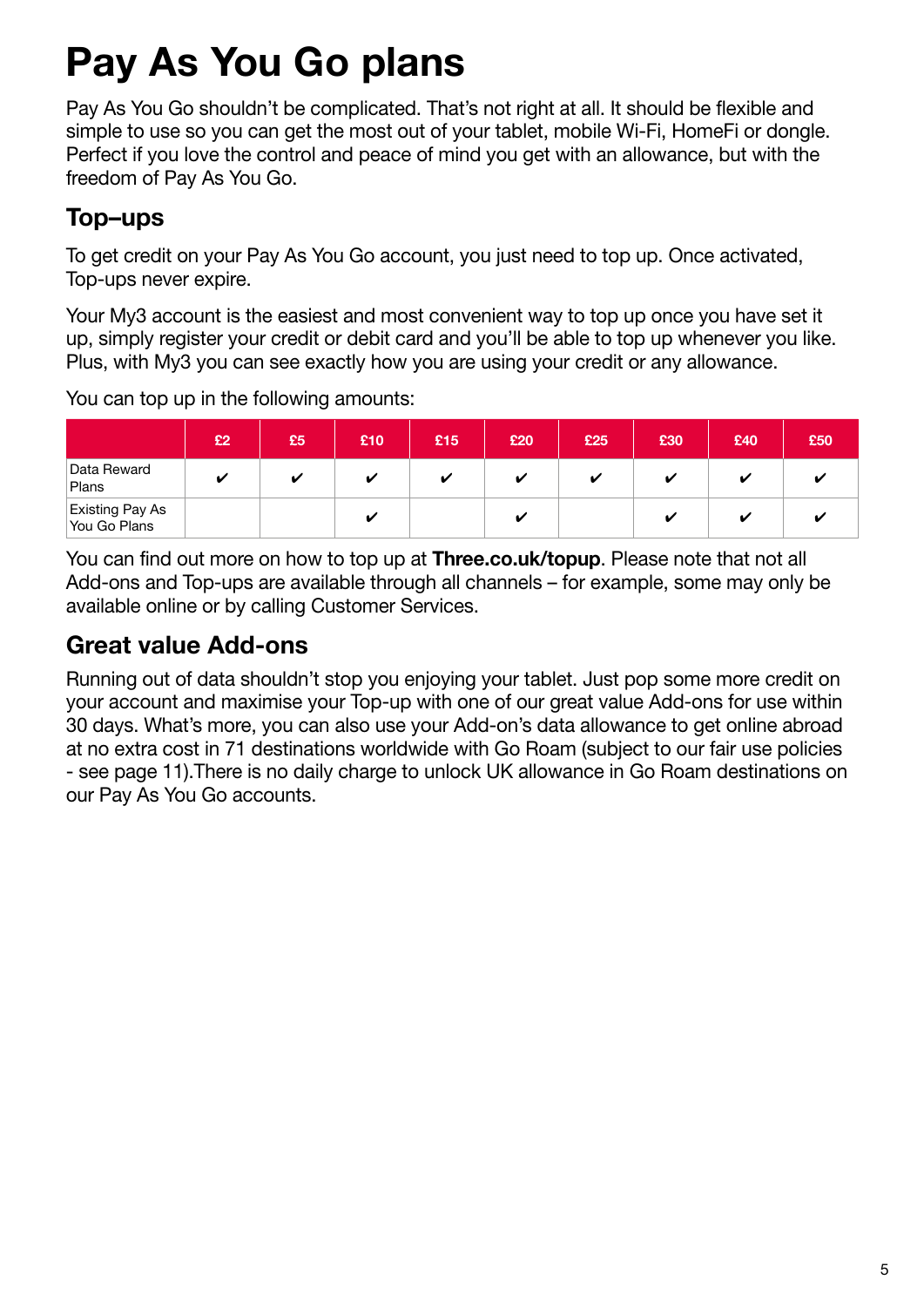|                                                                        |                     | <b>Choose a Pay As You Go</b><br><b>Mobile Broadband Data Reward Add-on</b>                                                                  |                      | <b>Choose an existing Pay As You Go</b><br><b>Mobile Broadband Add-on</b> |                     |                                                                                              |                     |  |  |
|------------------------------------------------------------------------|---------------------|----------------------------------------------------------------------------------------------------------------------------------------------|----------------------|---------------------------------------------------------------------------|---------------------|----------------------------------------------------------------------------------------------|---------------------|--|--|
| Add-on Name                                                            | 2 GB Data<br>Add-on | 5 GB Data<br>Add-on                                                                                                                          | 10 GB Data<br>Add-on | 500 MB data<br>Add-on                                                     | 1 GB data<br>Add-on | 3 GB data<br>Add-on                                                                          | 7 GB data<br>Add-on |  |  |
| Data allowance<br>for use in the UK<br>or our Go Roam<br>destinations) | 2GB                 | 5GB                                                                                                                                          | 10GB                 | 500MB                                                                     | 1GB                 | 3GB                                                                                          | 7GB                 |  |  |
| Price                                                                  | £15                 | £20                                                                                                                                          | £25                  | £2.99                                                                     | £10                 | £15                                                                                          | £25                 |  |  |
| Duration                                                               | 30 days             | 30 days                                                                                                                                      | 30 days              | 1 day**                                                                   | 30 days             | 30 days                                                                                      | 30 days             |  |  |
| Other info                                                             |                     | These data Add-ons are compatible with<br>our Data Reward plan.<br>Pay 1p per MB when you run out of data<br>or just use your top-up credit. |                      |                                                                           |                     | These data Add-ons are compatible with our existing<br>Pay As You Go Mobile Broadband plans. |                     |  |  |

\*\*Note: Expires midnight after the day you bought it or if you use up the data – whatever comes first.

## <span id="page-6-0"></span>**More about our Add-ons**

**How long do Add-ons last?** Add-ons are valid for 30 days from the date and time you activate them apart from the 500MB data Add-on which lasts for one day. Add-ons need to be activated within 90 days of purchase.

**What happens to any remaining allowance when my Add-on has expired?**  Once an Add-on expires, any unused allowance will be lost and can't be rolled over to another Add-on.

**Can I cancel an Add-on?** Once an Add-on has been activated it can't be cancelled.

**Can I buy more than one Add-on at a time?** Generally, only one of each Add-on can be active on your account at any one time, but if you've used all of your Add-on allowance, you can then activate another Add-on.

**How do I find out more about converting a Top-up to an Add-on?** You can find out how to convert a Top-up to an Add-on online at **[Three.co.uk/Support/Top\\_Up](http://Three.co.uk/Support/Top_Up)**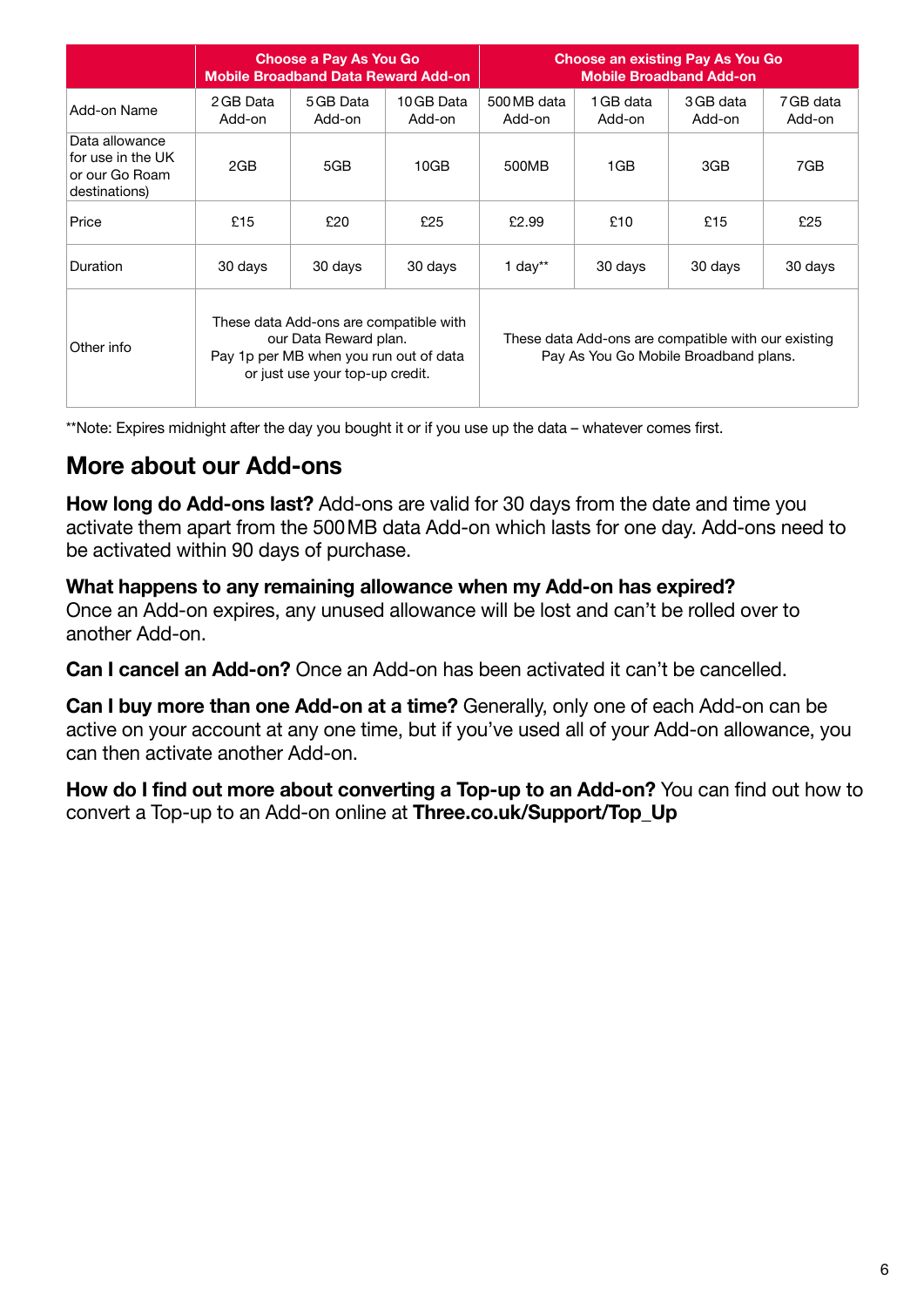## <span id="page-7-0"></span>**What are the costs outside of my allowance?**

If you use data outside of your allowance, without buying an Add-on, or if you can use your device to make calls or send messages, the charges for these activities are set out below:

| <b>Outside of allowance - UK use</b>                                                                                                                                                                                                                                                                                                                                                                                                                                                                                                                                                                                                                                                                                                                                                                                                                                                                                               | Pay As You Go plans<br>Cost (per MB/<br>minute/message)                                       | <b>Pay Monthly plans</b><br>Cost (per MB/<br>minute/message)                               |  |  |
|------------------------------------------------------------------------------------------------------------------------------------------------------------------------------------------------------------------------------------------------------------------------------------------------------------------------------------------------------------------------------------------------------------------------------------------------------------------------------------------------------------------------------------------------------------------------------------------------------------------------------------------------------------------------------------------------------------------------------------------------------------------------------------------------------------------------------------------------------------------------------------------------------------------------------------|-----------------------------------------------------------------------------------------------|--------------------------------------------------------------------------------------------|--|--|
| Data (per MB)                                                                                                                                                                                                                                                                                                                                                                                                                                                                                                                                                                                                                                                                                                                                                                                                                                                                                                                      | $1p^*$                                                                                        | 1p                                                                                         |  |  |
| UK text messages (up to a max. of 160 characters).                                                                                                                                                                                                                                                                                                                                                                                                                                                                                                                                                                                                                                                                                                                                                                                                                                                                                 | $2p^*$                                                                                        | 2p                                                                                         |  |  |
| SMS shortcode messages**.                                                                                                                                                                                                                                                                                                                                                                                                                                                                                                                                                                                                                                                                                                                                                                                                                                                                                                          | 15p                                                                                           | 15p                                                                                        |  |  |
| UK picture message (MMS) - depending on your phone, if your message includes certain emojis,<br>emoticons, or photos, you may be charged this rate for that message                                                                                                                                                                                                                                                                                                                                                                                                                                                                                                                                                                                                                                                                                                                                                                | 55 <sub>p</sub>                                                                               | 65 <sub>p</sub>                                                                            |  |  |
| Voice and fax calls to standard UK landlines (starting 01, 02, 03) and to UK mobiles (any network)                                                                                                                                                                                                                                                                                                                                                                                                                                                                                                                                                                                                                                                                                                                                                                                                                                 | $3p^*$                                                                                        | 65 <sub>p</sub>                                                                            |  |  |
| UK video calls                                                                                                                                                                                                                                                                                                                                                                                                                                                                                                                                                                                                                                                                                                                                                                                                                                                                                                                     | 51.1p                                                                                         | 65 <sub>p</sub>                                                                            |  |  |
| UK video messages (MMS)                                                                                                                                                                                                                                                                                                                                                                                                                                                                                                                                                                                                                                                                                                                                                                                                                                                                                                            | 55 <sub>p</sub>                                                                               | 65p                                                                                        |  |  |
| Non-standard 07 numbers:<br>0740659 / 074060 / 074061 / 074062 / 0740671 - 9 / 074176 / 074181 / 074185 / 074411<br>/ 074414 / 074515 / 075200 / 075201 / 075203 / 075204 / 075205 / 075207 / 075208<br>/ 075209 / 075370 / 075373 / 075375 / 075376 / 075377 / 075378 / 075379 / 075580<br>/ 075581 / 075582 / 075590 / 075591 / 075592 / 075593 / 075594 / 075595 / 075596<br>/ 075597 / 075598 / 075710 / 075718 / 075890 / 075891 / 075892 / 075893 / 075898<br>/ 075899 / 077001 / 077442 / 077443 / 077444 / 077445 / 077446 / 077447 / 077448<br>/ 077449 / 077552 / 077553 / 077554 / 077555 / 078220 / 078221 / 078223 / 078224<br>/ 078225 / 078226 / 078227 / 078229 / 078644 / 078727 / 078730 / 078744 / 078745<br>/ 078920 / 078922 / 078925 / 078930 / 078931 / 078933 / 078938 / 078939 / 079111<br>/ 079112 / 079117 / 079118 / 079245 / 079246 / 079780 / 079781 / 079784 / 079785 /<br>079786 / 079788 / 079789 | Out of allowance UK mobile charges apply<br>(see Three.co.uk/nts for exact costs)             |                                                                                            |  |  |
| 0087 and 0088 (satellite phones)                                                                                                                                                                                                                                                                                                                                                                                                                                                                                                                                                                                                                                                                                                                                                                                                                                                                                                   | Up to £7.66                                                                                   |                                                                                            |  |  |
| $076 - Page$                                                                                                                                                                                                                                                                                                                                                                                                                                                                                                                                                                                                                                                                                                                                                                                                                                                                                                                       | £1.22 per call plus 85.8p per minute                                                          |                                                                                            |  |  |
| Premium rate (09, 091, 098) - Bands A-E (check Three.co.uk/nts for specific numbers)                                                                                                                                                                                                                                                                                                                                                                                                                                                                                                                                                                                                                                                                                                                                                                                                                                               | 55p per minute<br>Access Charge<br>(1-minute minimum<br>charge) plus the<br>Service Charge    | 65p per minute<br>Access Charge<br>(1-minute minimum<br>charge) plus the<br>Service Charge |  |  |
| Relay UK calls to emergency services using 18000 or 18001 999 or 18001 112                                                                                                                                                                                                                                                                                                                                                                                                                                                                                                                                                                                                                                                                                                                                                                                                                                                         |                                                                                               |                                                                                            |  |  |
| Relay UK calls to non-emergency numbers using 18001 101                                                                                                                                                                                                                                                                                                                                                                                                                                                                                                                                                                                                                                                                                                                                                                                                                                                                            | Free                                                                                          |                                                                                            |  |  |
| Relay UK calls using 18001 to UK standard landlines (starting 01, 02, 03) and UK mobiles<br>(starting 077, 078 or 079)                                                                                                                                                                                                                                                                                                                                                                                                                                                                                                                                                                                                                                                                                                                                                                                                             | A discount of no less than 25% will be applied<br>to the standard rates set out in this table |                                                                                            |  |  |
| Relay UK calls to international numbers using 18001                                                                                                                                                                                                                                                                                                                                                                                                                                                                                                                                                                                                                                                                                                                                                                                                                                                                                | A 25% discount will be applied to the standard<br>rates set out on pages 12 and 14            |                                                                                            |  |  |

Voice calls made from the UK to international numbers – See page 8

\* These rates apply to our Pay Monthly packages, SIM plans and our new Pay As You Go Data Reward plan. If you're on one of our existing Pay As You Go mobile broadband plans,

you'll be charged 10.2p per text message and 25.5p per minute for voice and fax calls to standard UK landlines (starting 01, 02, 03) and to UK mobiles (any network). On these older plans, you'll need a data Add-on to get online.

\*\* SMS shortcodes are a type of text message sent to a 5 or 6 digit number that normally begins with a 6, 7 or 8. They are often used to pay for new features in apps, to donate to charity, to enter competitions and to download games and ringtones. They are classed as a type of Premium Rate Service. The cost will vary with the promoter's terms and conditions (which should always be checked to find out the exact cost of sending the message). SMS shortcode messages will not come out of any inclusive allowance.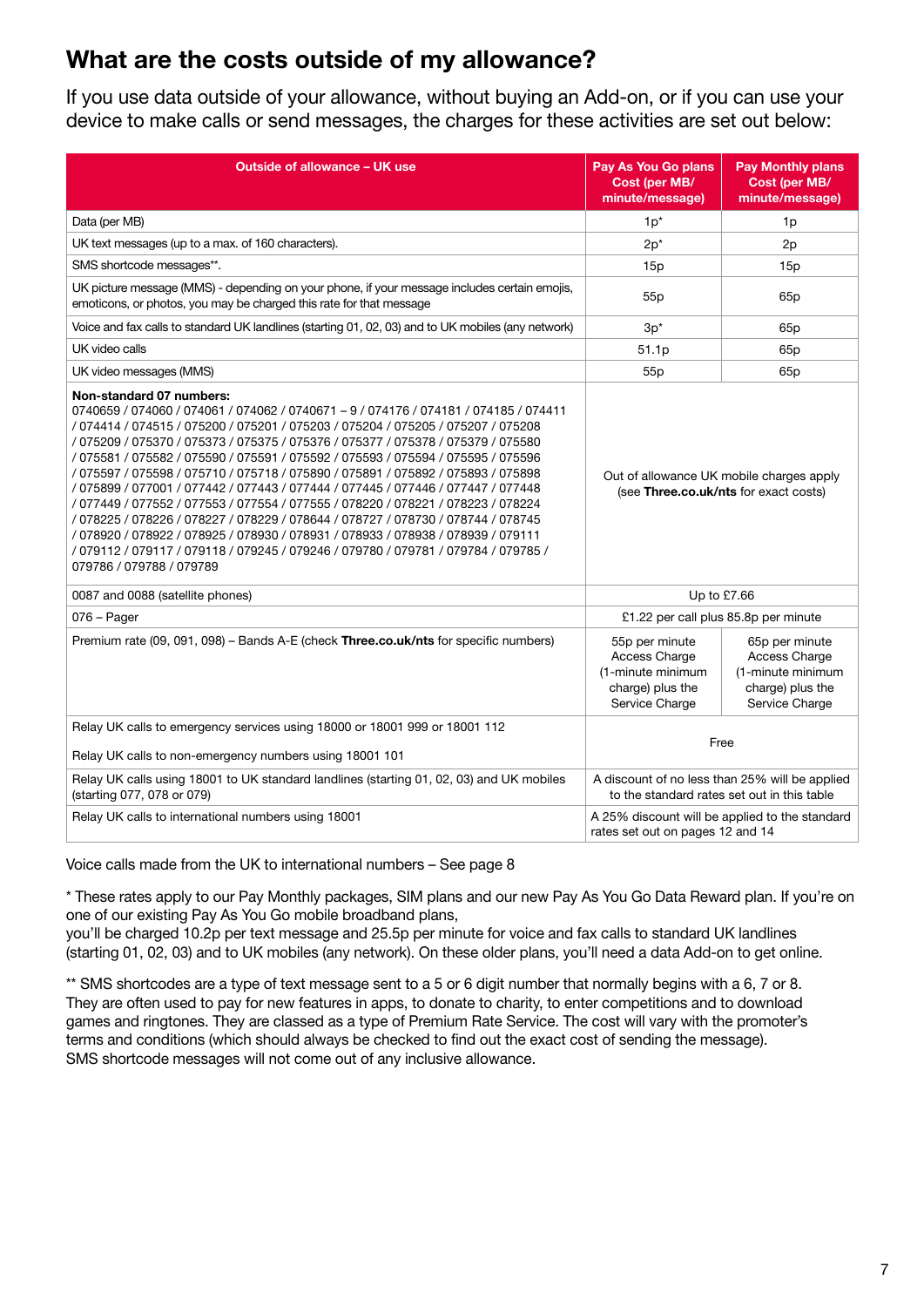## <span id="page-8-0"></span>**How much does it cost to call Directory Services?**

There is a host of directory enquiry services available, all of which have different phone numbers and different charges. The table here only shows a fraction of the directory services available (which is changing frequently) – go to **[Three.co.uk/nts](http://Three.co.uk/nts)** for the latest details.

The cost of calling a number starting 118 is now split into an Access Charge (set by us, with a 1-minute minimum charge) and a Service Charge (set by the company you're calling – they'll tell you this).

| <b>Prices for Three Directory</b><br><b>Services (including VAT)</b>  | Pay As You Go plans<br><b>Cost (per MB/minute/message)</b>                                                                                                                                                                                                                                                                    | <b>Pay Monthly plans Cost</b><br>(per MB/minute/message)                                                                                                                                                                                                                                                                      |
|-----------------------------------------------------------------------|-------------------------------------------------------------------------------------------------------------------------------------------------------------------------------------------------------------------------------------------------------------------------------------------------------------------------------|-------------------------------------------------------------------------------------------------------------------------------------------------------------------------------------------------------------------------------------------------------------------------------------------------------------------------------|
| National 118333 - multi-search                                        | 55p per minute Access Charge<br>$(1 - minute$ minimum charge) + £3.60<br>to connect $+$ (after the first minute)<br>per Service Charge of 10p per minute.                                                                                                                                                                     | 65p per minute Access Charge<br>$(1 - minute$ minimum charge) + £3.60 to<br>connect $+$ (after the first minute) per<br>Service Charge of 10p per minute.                                                                                                                                                                     |
| International 118313 – multi-search                                   | 55p per minute Access Charge<br>$(1 - minute$ minimum charge) + £3.60<br>to connect $+$ (after the first minute)<br>per Service Charge of 10p per minute.                                                                                                                                                                     | 65p per minute Access Charge<br>$(1$ -minute minimum charge) + £3.60 to<br>$connect + (after the first minute) per$<br>Service Charge of 10p per minute.                                                                                                                                                                      |
| Directory Services for people with<br>disabilities 195 - multi-search | Free to call 195 for Three's<br>registered users.<br>If the 195 operator then connects you<br>to a number you've searched for, your<br>call will be charged at the standard<br>rate for your price plan or will come<br>out of any available allowance you<br>have. Free text message with the<br>number(s) you've requested. | Free to call 195 for Three's<br>registered users.<br>If the 195 operator then connects you<br>to a number you've searched for, your<br>call will be charged at the standard<br>rate for your price plan or will come<br>out of any available allowance you<br>have. Free text message with the<br>number(s) you've requested. |

#### **Voice calls from the UK or abroad to international special numbers**

| Number prefix                                                                                                                                                                                                                                                                                                                                                                                                                                                                                                                                             | <b>Price</b>                          |
|-----------------------------------------------------------------------------------------------------------------------------------------------------------------------------------------------------------------------------------------------------------------------------------------------------------------------------------------------------------------------------------------------------------------------------------------------------------------------------------------------------------------------------------------------------------|---------------------------------------|
| International 07 number prefixes for Isle of Man and<br>Channel Islands (Jersey, Guernsey, Herm, Sark):<br>074184 / 074520 / 074521 / 074522 / 074523 / 074524 / 075090 / 075091 / 075092 / 075093 / 075094 / 075095<br>075096 / 075097 / 07624 / 077003 / 077007 / 077008 / 047781 / 077977 / 077978 / 077979 / 078297 / 078298<br>078299 / 047839 / 078391 / 078392 / 078397 / 078398 / 079240 / 079241 / 079242 / 079243 / 079244 / 079247<br>079378 / 079370 / 079371 / 079372 / 079373 / 079374 / 079375 / 079376 / 079377 / 079378 / 079379 / 07781 | International band 0<br>(see page 10) |

#### **Voice calls made to other international special numbers**

| Where are you calling?                                     | Cost (per minute) |
|------------------------------------------------------------|-------------------|
| Check www.three.co.uk/specialnumbers3 for specific numbers | £2.75             |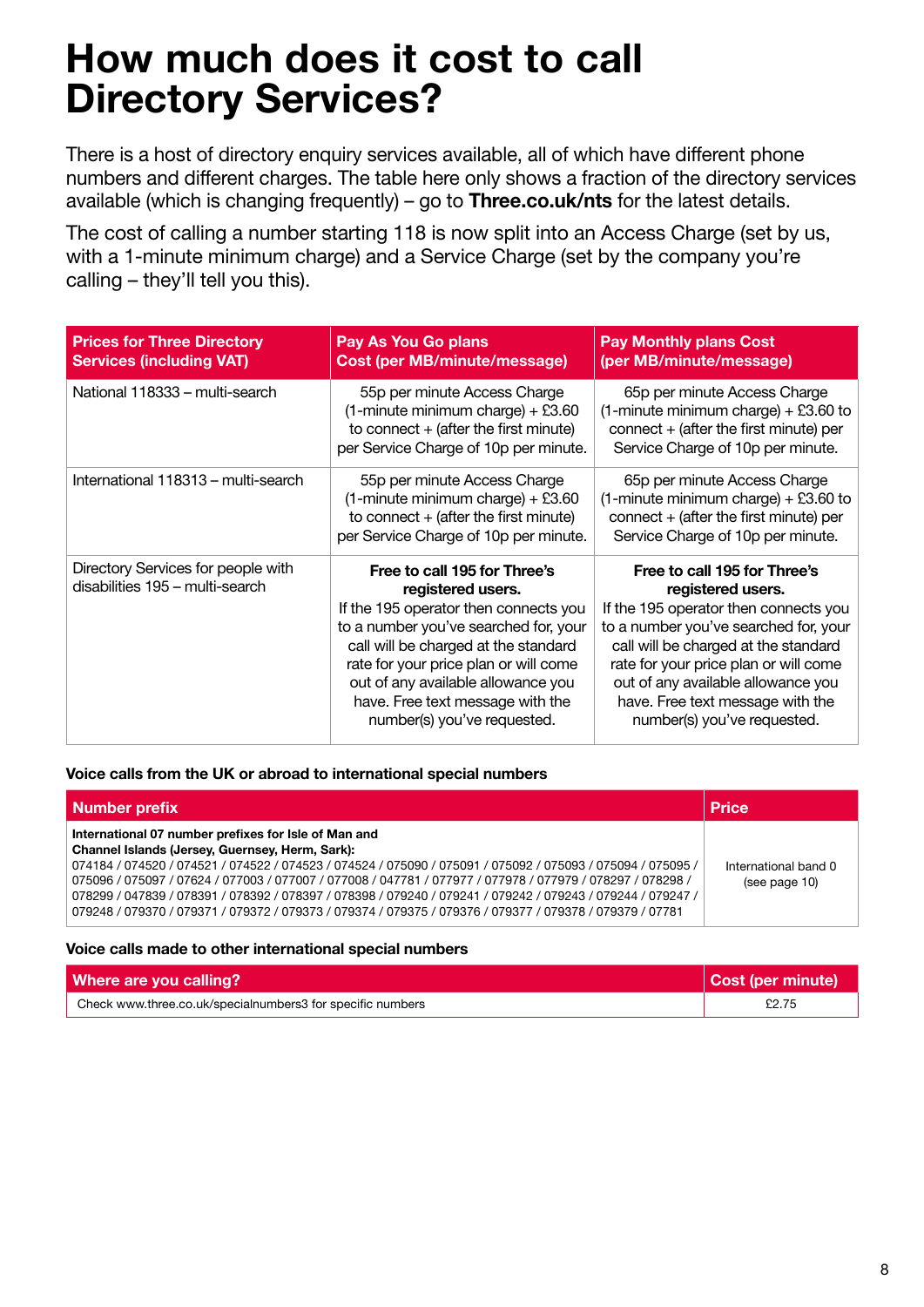## <span id="page-9-0"></span>**Using your device or SIM abroad?**

International Roaming is switched on automatically on your account, so you can use your SIM abroad, including in Go Roam destinations straight away. On our Pay As You Go plans you'll need to activate your SIM in the UK first.

On our Pay Monthly plans for a fixed daily charge unlock your UK data allowance for 24 hours in 71 destinations worldwide with Go Roam both in Europe and Around the World. Republic of Ireland and the Isle of Man are excluded so no daily charge applies. The daily charges are detailed on Page 11 of this Price Guide. On our Pay As You Go plans there is no fixed daily charge to unlock your UK data allowance. A fair use policy applies see page 12.

As our mobile broadband plans do not include voice or text allowance, you won't be able to make calls or send texts back to the UK at no extra cost from our Go Roam destinations on these plans. In countries not covered by Go Roam, or for calls and texts made abroad on these plans, additional costs will be incurred.

## <span id="page-9-1"></span>**Getting online abroad**

When you roam onto other international networks where data roaming is available, the charges below will apply (except if you're in a Go Roam destination – see pages 11–12 for more information).

The speed and availability of Internet access when abroad will depend on a number of factors, including which network you are roaming on and the services they have available – for example, 4G networks may not be available, in which case you may only be able to enjoy 3G speeds. Other factors which may affect the speeds that you'll experience include your distance from the nearest mast, your location in a building, local geography, and the type of device you're using. Certain services such as audio and/or video streaming may be slower as a result than in the UK. For the latest information on which countries you can roam in and on which networks, visit **[Three.co.uk/roaming](http://Three.co.uk/roaming)**

To help you manage your roaming costs when you're travelling, we'll text you information about roaming rates for each country you visit. We've also set up a **worldwide data roaming limit of £45** to stop you spending too much. If you'd prefer you can have this limit removed or changed by contacting Three Customer Services.

If you need to contact Three Customer Services while abroad, call +44 7782 333 333 (this call will be charged at your standard roaming rate). Calls made from abroad to your voicemail will also be charged at standard roaming rates. Go to **[Three.co.uk/roaming](http://Three.co.uk/roaming)** for more information.

| <b>Band</b> | <b>Countries</b>                                                                                                               | Cost per<br><b>MB</b> |
|-------------|--------------------------------------------------------------------------------------------------------------------------------|-----------------------|
| Data Band 1 | Monaco                                                                                                                         | 10p                   |
| Data Band 2 | Benin, Botswana, Cyprus (North), India, Ivory Coast, Japan, Philippines,<br>South Africa, Taiwan, Thailand, Turkey, Yemen      | £З                    |
| Data Band 3 | Rest of the World excluding Go Roam destinations - see page 10. Maritime<br>Networks (Ships, Ferries, Cruise Liners), Airlines | £6                    |

Data charges are for data sent and received and are calculated to the nearest kilobyte.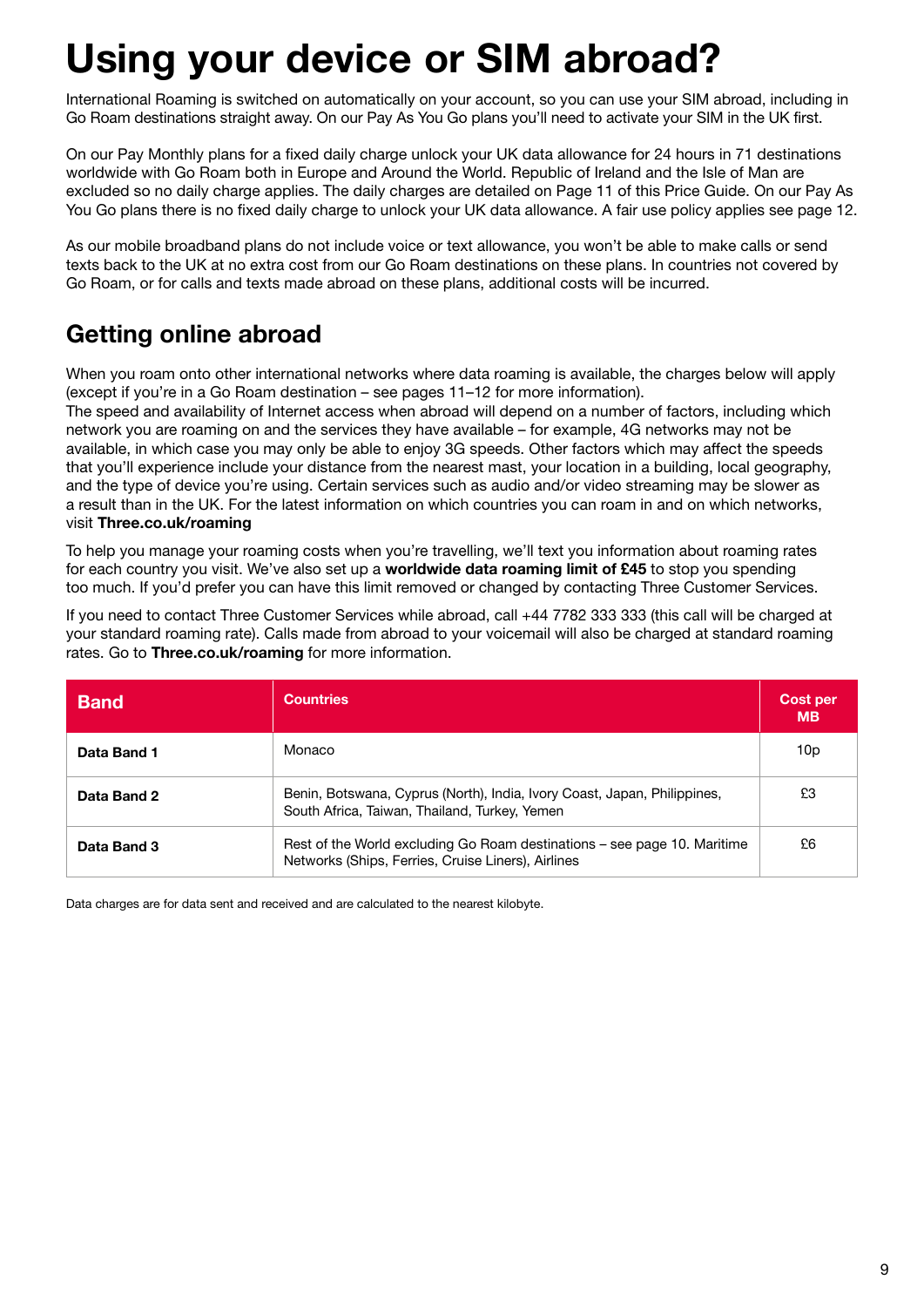## <span id="page-10-0"></span>**Making calls and texts while abroad to standard landlines and mobile numbers.**

If your device allows you to make calls or send messages, and if used abroad to make calls or send texts, you will be charged as below (remember, as your mobile broadband plan does not include voice or text allowance, you will not be able to use your device to make calls or send texts back to the UK from Go Roam destinations at no extra cost).

To see the **roaming rates you'll be charged for calls and texts** (device allowing), you'll need to know (1) the Band that the country you're in is in, and (2) which Band the country you're trying to contact falls within. Check the table below to find out:

| <b>Go Roam</b><br>in Europe                                                                                                                                                                                                                                                                                                                                                                                                                                                                                                                                                                                                             | <b>Go Roam</b><br><b>Around the</b><br><b>World</b>                                                                                                                                                                                                                             | <b>Band 0</b> | <b>Band 1</b>                                                                                                       | <b>Band 2</b>                                                                                                                                                                                                                                                                                   | <b>Band 3</b>                                                                                                                                                                                  | <b>Band 4</b>                                                      |
|-----------------------------------------------------------------------------------------------------------------------------------------------------------------------------------------------------------------------------------------------------------------------------------------------------------------------------------------------------------------------------------------------------------------------------------------------------------------------------------------------------------------------------------------------------------------------------------------------------------------------------------------|---------------------------------------------------------------------------------------------------------------------------------------------------------------------------------------------------------------------------------------------------------------------------------|---------------|---------------------------------------------------------------------------------------------------------------------|-------------------------------------------------------------------------------------------------------------------------------------------------------------------------------------------------------------------------------------------------------------------------------------------------|------------------------------------------------------------------------------------------------------------------------------------------------------------------------------------------------|--------------------------------------------------------------------|
| <b>Aland Islands</b><br>Austria<br>Azores<br><b>Balearic Islands</b><br>Belgium<br>Bulgaria<br>Canary Islands<br>Croatia<br>Cyprus<br>Czech Republic<br>Denmark<br>Estonia<br>Finland<br>France<br>French Guiana<br>Germany<br>Gibraltar<br>Greece<br>Guadeloupe<br>Guernsey<br>Hungary<br>Iceland<br>Ireland<br>Isle of Man<br>Italy<br>Jersey<br>Latvia<br>Liechtenstein<br>Lithuania<br>Luxembourg<br>Madeira<br>Malta<br>Martinique<br>Mayotte<br>The Netherlands<br>Norway<br>Poland<br>Portugal<br>Réunion<br>Romania<br>Saint Barthélemy<br>Saint Martin<br>San Marino<br>Slovakia<br>Slovenia<br>Spain<br>Sweden<br>Switzerland | Australia<br>Brazil<br>Chile<br>Colombia<br>Costa Rica<br>El Salvador<br>Guatemala<br>Hong Kong<br>Indonesia<br>Israel<br>Macau<br>New Zealand<br>Nicaragua<br>Panama<br>Peru<br>Puerto Rico<br>Singapore<br>Sri Lanka<br>Uruguay<br>US Virgin Islands<br><b>USA</b><br>Vietnam | Monaco        | Andorra<br>Bosnia and<br>Herzegovina<br>Canada<br>Macedonia<br>Montenegro<br>North Cyprus<br>South Africa<br>Turkey | Rest of the world<br>(that is, not within<br>Go Roam Bands<br>0, 0A, 1, 3 or 4).<br>If you can't see<br>the country you're<br>looking for and<br>want to double<br>check if it falls<br>within Band 2,<br>go to Three.<br>co.uk/roaming to<br>see if you can use<br>your Three device<br>there. | Cape Verde<br>Cuba<br>Ethiopia<br>Georgia<br>Kuwait<br>Malaysia<br>Maldives<br>Morocco<br>Oman<br>Russia<br>Tunisia<br>Turkmenistan<br>Ukraine<br><b>United Arab</b><br>Emirates<br>Uzbekistan | Ships,<br>Ferries,<br>Airplanes and<br>Maritime<br><b>Networks</b> |
| Vatican City                                                                                                                                                                                                                                                                                                                                                                                                                                                                                                                                                                                                                            |                                                                                                                                                                                                                                                                                 |               |                                                                                                                     |                                                                                                                                                                                                                                                                                                 |                                                                                                                                                                                                |                                                                    |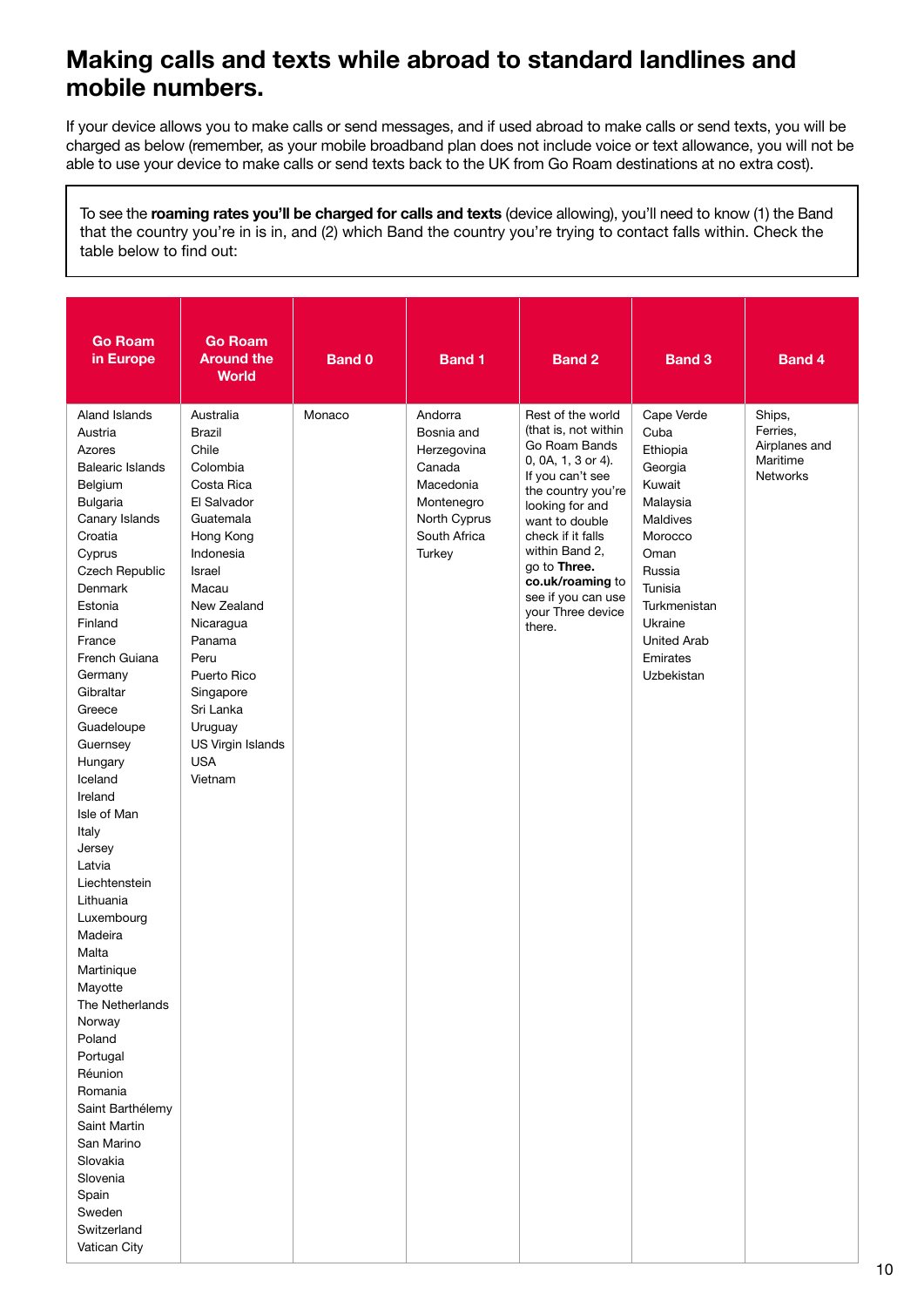Did you know?

- Calls made when you're in a non-EU country are normally charged per minute
- Calls received when you're in a non-EU country normally have a 1-minute minimum charge and are then charged by the second
- When you're roaming in the EU, the minimum charge for a call is for 30 seconds, after which calls are charged by the second.

## <span id="page-11-0"></span>**Using your device abroad with Go Roam**

On our Pay Monthly plans for a fixed daily charge to unlock your UK allowance for 24 hours in 71 destinations worldwide with Go Roam both in Europe and Around the World. Republic of Ireland and the Isle of Man are excluded so no daily charge applies.

The daily charge to unlock your UK allowance:Go Roam in Europe destinations - £2.Go Roam Around the World destinations - £5. The charge starts when you use any of your allowances in a Go Roam destination including using your plan's data allowance and unlocks your allowance for 24 hours for use in a Go Roam destination. If we are unable to process your daily charge (such as you reaching your credit limit, or your account not being in good standing) you will be unable to unlock your UK allowance in the Go Roam destination. There is no daily charge to unlock your UK allowance on our Pay As You Go plans. Our Fair Use Policies apply see page 12.

As our mobile broadband plans do not include voice or text allowance, you won't be able to make calls or send texts back to the UK at no extra cost from our Go Roam destinations on these plans. It's free to receive calls, texts, photo messages and video messages when in a Go Roam destination (if your device allows these features).

As a reminder, Go Roam can be used in the following destinations (we've split these into two bands, based on whether they're within the EU or not as this will affect some out of allowance charges):

| <b>Go Roam in Europe</b>                                                                      | <b>Go Roam Around the World</b>           |
|-----------------------------------------------------------------------------------------------|-------------------------------------------|
| Aland Islands, Austria, Azores, Balearic Islands, Belgium, Bulgaria, Canary Islands, Croatia, | Australia, Brazil, Chile, Colombia, Costa |
| Cyprus, Czech Republic, Denmark, Estonia, Finland, France, French Guiana, Germany,            | Rica, El Salvador, Guatemala, Hong        |
| Gibraltar, Greece, Guadeloupe, Guernsey, Hungary, Iceland, Ireland, Isle of Man, Italy,       | Kong, Indonesia, Israel, Macau, New       |
| Jersey, Latvia, Liechtenstein, Lithuania, Luxembourg, Madeira, Malta, Martinique, Mayotte,    | Zealand, Nicaragua, Panama, Peru,         |
| The Netherlands, Norway, Poland, Portugal, Réunion, Romania, Saint Barthélemy,                | Puerto Rico, Singapore, Sri Lanka,        |
| Saint Martin, San Marino, Slovakia, Slovenia, Spain, Sweden, Switzerland, Vatican City        | Uruguay, US Virgin Islands, USA, Vietnam  |

#### **Out of allowance charges when in a Go Roam destination**

If you use up all of your plan's data allowances when in a Go Roam destination, you'll be charged for additional use at the out of allowance rates below:

| Internet data            |           |  |
|--------------------------|-----------|--|
| All Go Roam destinations | 1p per MB |  |

If you want to make calls or send texts using your device from a Go Roam destination, you'll be charged as follows:

|                                            |                                                                                                                                                                        |                       |                                                     | Where are you calling or messaging?  |                        |
|--------------------------------------------|------------------------------------------------------------------------------------------------------------------------------------------------------------------------|-----------------------|-----------------------------------------------------|--------------------------------------|------------------------|
|                                            |                                                                                                                                                                        | <b>Back to the UK</b> | <b>Back to Go Roam</b><br>in Europe<br>destinations | <b>Anywhere else</b><br>in the World | <b>Cost to Receive</b> |
|                                            | Call charges (per minute) to standard landlines and mobile numbers.<br>(find out more about the cost of calling non-standard international numbers at Three.co.uk/nts) |                       |                                                     |                                      |                        |
| online?<br>calling,                        | Go Roam in Europe                                                                                                                                                      | 3p                    | 3p                                                  | £1.40                                | Free                   |
|                                            | Go Roam Around the World                                                                                                                                               | 3p                    | 3.3 <sub>p</sub>                                    | £1.40                                | Free                   |
| getting<br>you                             | SMS charges (per message)                                                                                                                                              |                       |                                                     |                                      |                        |
| are                                        | Go Roam in Europe                                                                                                                                                      | 2p                    | 2p                                                  | Up to 2p                             | Free                   |
| $\overleftarrow{\sigma}$                   | Go Roam Around the World                                                                                                                                               | 2p                    | 2p                                                  | Up to 2p                             | Free                   |
| Where<br>texting<br>Internet Data (per MB) |                                                                                                                                                                        |                       |                                                     |                                      |                        |
|                                            | Go Roam in Europe                                                                                                                                                      | 1p                    |                                                     |                                      | N/A                    |
|                                            | Go Roam Around the World                                                                                                                                               | N/A<br>1p             |                                                     |                                      |                        |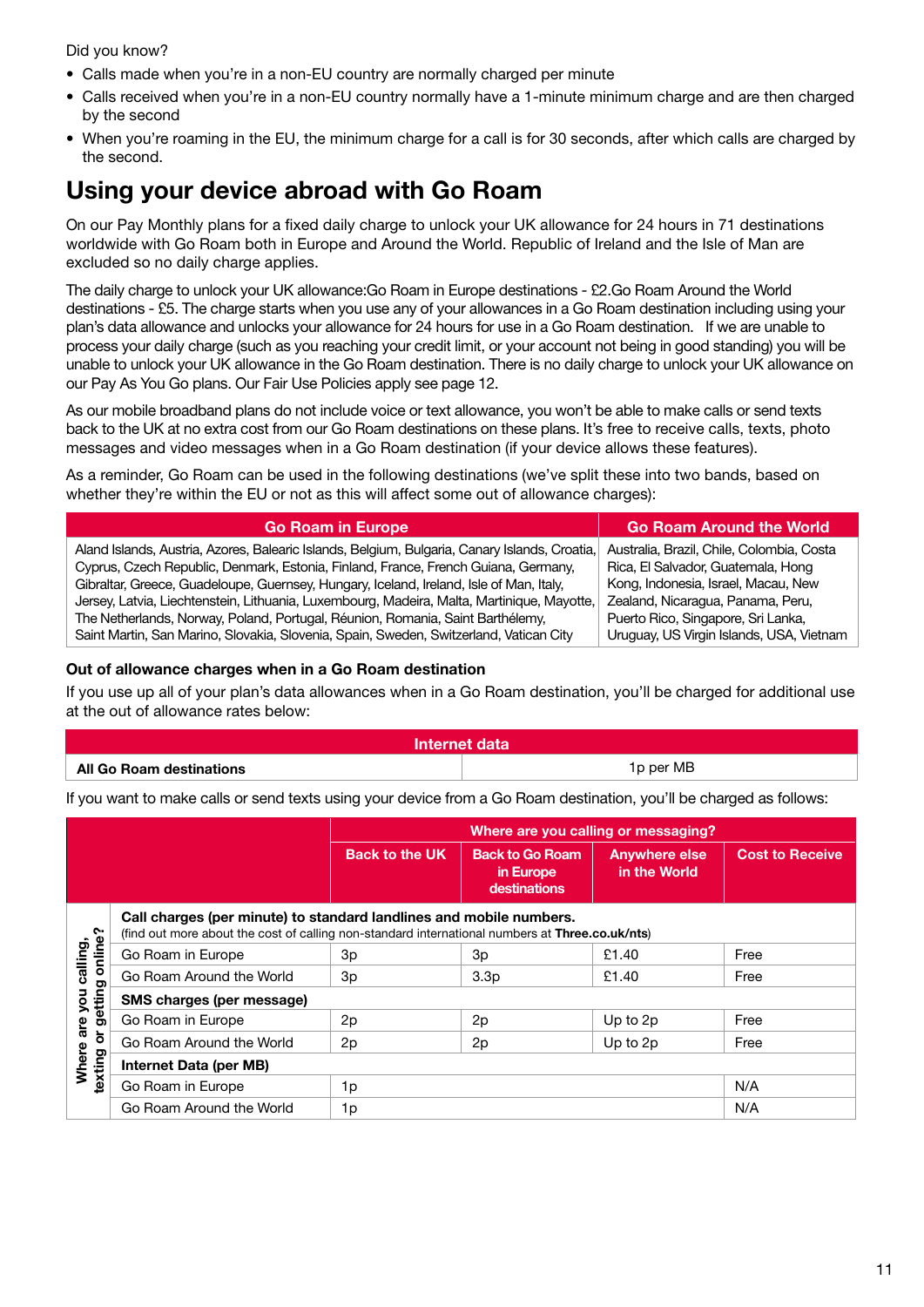**Photo messages, video messages, video calls and calls to non-geographic numbers (starting +4484, +4487, +449, +44118) don't form part of your allowance; therefore the following charges will apply when in a Go Roam destination (regardless of which country you are calling or messaging):**

| Cost to make call / send message  | Pay As You Go plans Cost<br>(per message/minute) | <b>Pay Monthly plans Cost</b><br>(per message/minute) | <b>Received</b> |
|-----------------------------------|--------------------------------------------------|-------------------------------------------------------|-----------------|
| Photo message (per message)       | 55p                                              | 65 <sub>p</sub>                                       | Free            |
| Video message (per message)       | 55p                                              | 65p                                                   | Free            |
| Video call (per minute)           | Up to £2.042 (to any number)                     |                                                       | Up to $£1.54$   |
| Non-geographic calls (per minute) | Up to £1.40 (to any number)                      |                                                       | N/A             |

Prices quoted above include VAT, where applicable.

Check **[Three.co.uk/go-roam](http://Three.co.uk/go-roam)** for more information and the latest on which destinations are included.

#### **Is there any other information about Go Roam that I should know?**

#### **Go Roam in Europe and Go Roam Around the World**

- If you have a data allowance greater than 12GB, you can use up to 12GB of data each month to get online.
- If you use 12GB and still have remaining data allowance available, you can continue to use your data, but this is subject to a surcharge currently 0.3p/MB.
- Go Roam is intended for our UK customers, who are UK residents visiting one of the destinations for short periods, like holidays or business trips. It isn't designed for people who live abroad or stay for extended periods.
- As such, if you roam exclusively in one or more of our Go Roam destinations (including both Go Roam in Europe and Go Roam Around the World) for any two complete months in a rolling 12-month period, we may suspend international roaming on your account, meaning you will no longer be able to use your phone or device abroad. Of course, we'll let you know in advance if this is likely to happen.
- If you spend a full month abroad but some of that time is spent in a destination that isn't included in Go Roam, this fair use policy wont apply.

You can find out more about Go Roam at [three.co.uk/go-roam](http://three.co.uk/go-roam). And just so you know, we reserve the right to extend, withdraw or modify the terms of Go Roam and/or the destinations of service included at any time.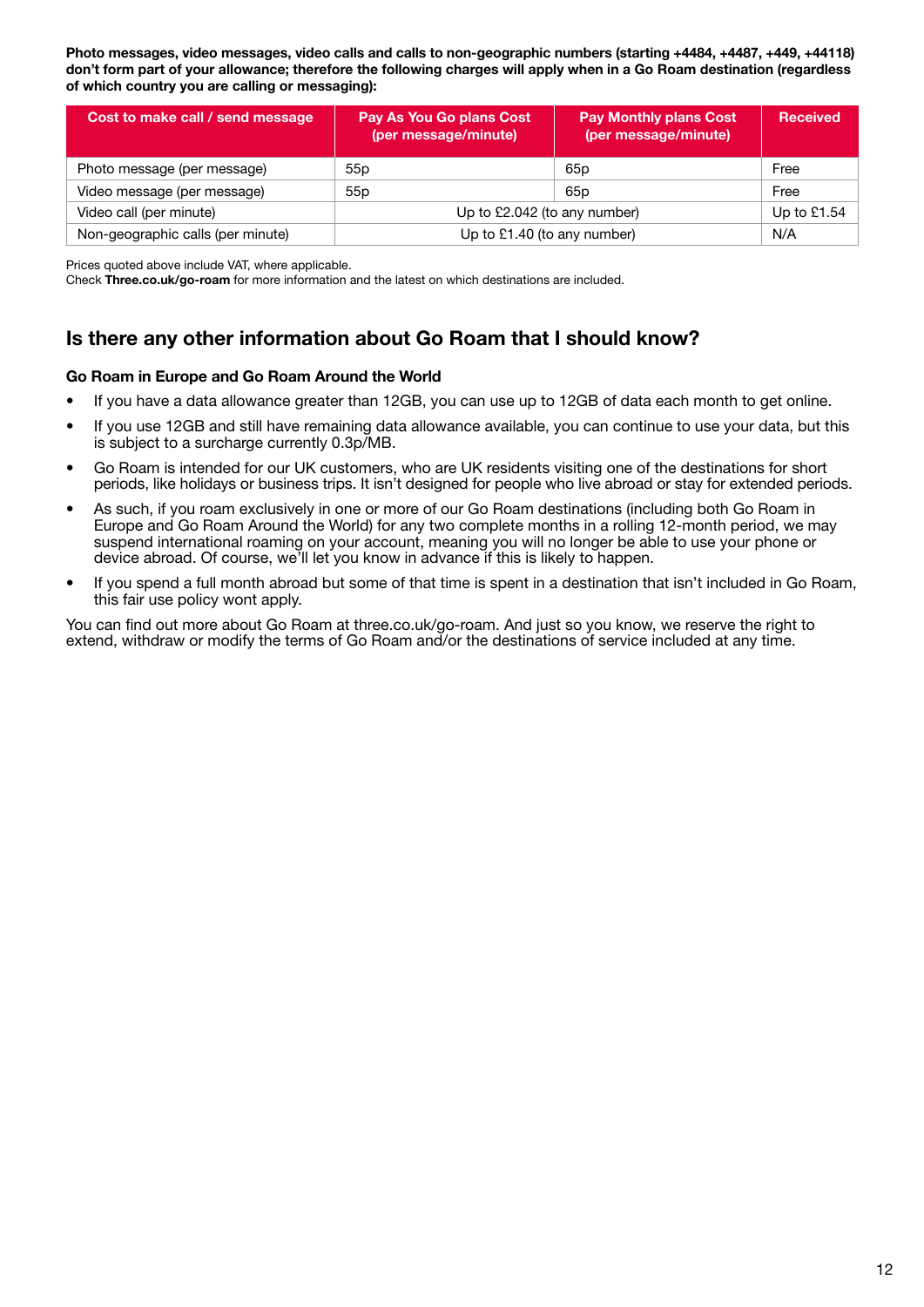### <span id="page-13-0"></span>**What about destinations not covered by Go Roam – how much will it cost to use my device there?**

The cost of data use abroad (when not in a Go Roam destination) is set out on page 11 (please note, the 'Bands' are different for data use).

Our international charges for calling or texting vary depending on (1) where you are and (2) where the person you are calling or texting is located. The relevant international costs to call or text outside of our Go Roam destinations are listed below.

To see the roaming rates you'll be charged when in a specific country, use the table on page 10 to identify the band that the country you're going to falls within, and if you are contacting someone in a different country (on an international number), check which band that destination falls into. Then check the tables below.

#### **Making and receiving calls when abroad to standard landlines and mobile numbers.**

|                  |        |                                                                     | Where are you calling?                        |                                                                               |
|------------------|--------|---------------------------------------------------------------------|-----------------------------------------------|-------------------------------------------------------------------------------|
| calling          |        | <b>Back to the UK &amp; within</b><br>the same Band<br>(per minute) | Anywhere else in the<br>world<br>(per minute) | How much will it cost<br>to receive a call in<br>these Bands?<br>(per minute) |
|                  | Band 0 | 10p                                                                 | £1.404                                        | 0.9 <sub>p</sub>                                                              |
| are you<br>from? | Band 1 | £1.40                                                               | £1.40                                         | 99 <sub>p</sub>                                                               |
| <b>Where</b>     | Band 2 | £2.00                                                               | £2.00                                         | £1.25                                                                         |
|                  | Band 3 | £3.00                                                               | £3.00                                         | £1.25                                                                         |
|                  | Band 4 | £3.00                                                               | £3.00                                         | £1.25                                                                         |

(find out more about the cost of calling non-standard international numbers at **[Three.co.uk/nts](http://Three.co.uk/nts)**)

Note: The above table does not include out of allowance roaming charges for Go Roam destinations – please see page 11 for these.

#### **Sending and receiving texts while abroad**

| Where are you<br>texting from? | Cost to send (per message)<br>to anywhere in the world                              | Cost to receive a text<br>(per message) |
|--------------------------------|-------------------------------------------------------------------------------------|-----------------------------------------|
| Band 0                         | 4p                                                                                  |                                         |
| Band 1                         | 35p                                                                                 |                                         |
| Band 2                         | 35p                                                                                 | Free                                    |
| Band 3                         | 35p (except if you're in Russia, Cuba &<br>Tunisia, in which case it will cost 50p) |                                         |
| Band 4                         | 50p                                                                                 |                                         |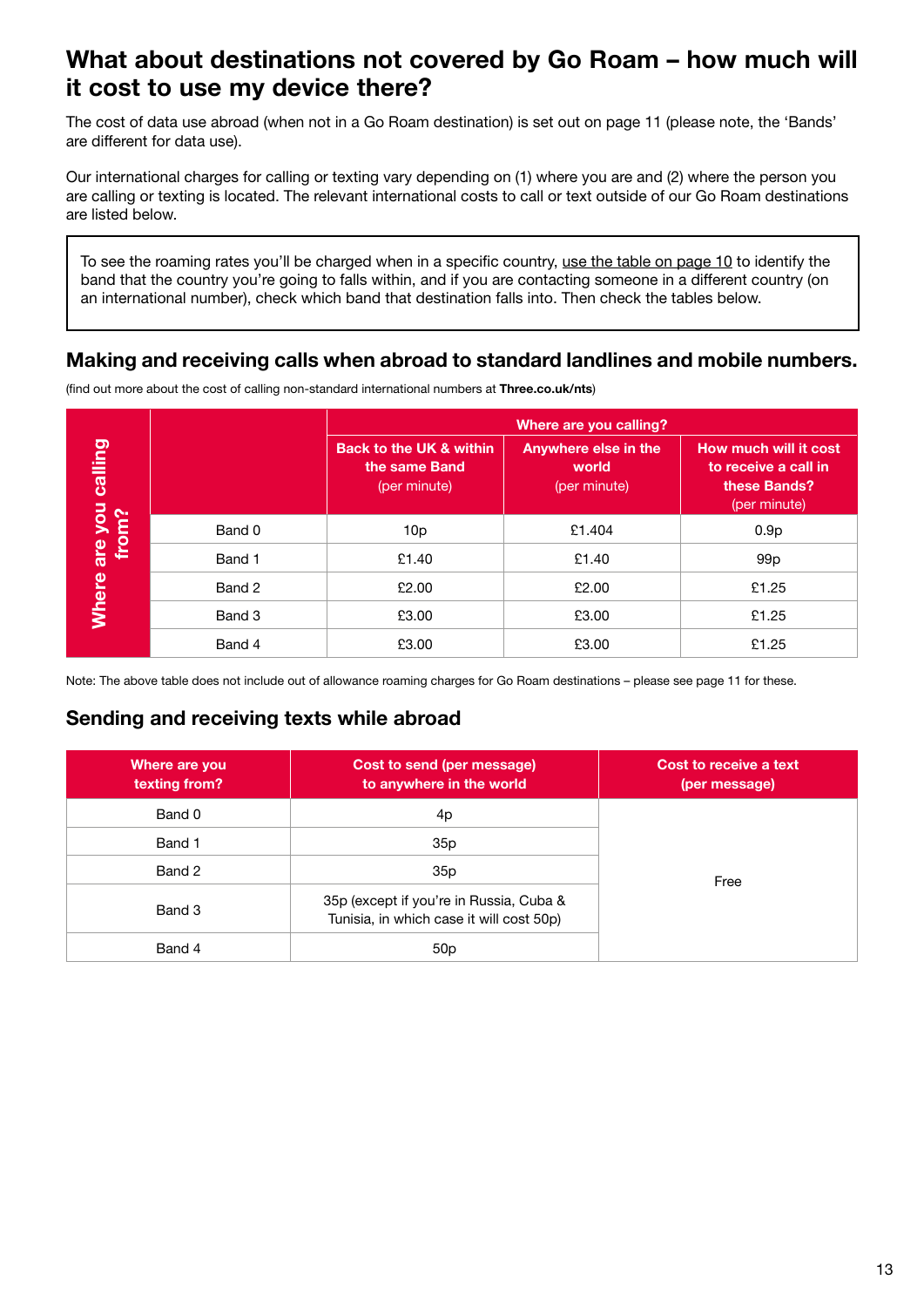## <span id="page-14-0"></span>**Calling and texting abroad from the UK**

If you're using your device to call an international number from the UK, the cost will depend on which country you are calling. You won't be charged if you receive a call from an international number when in the UK.

#### **Voice calls made from the UK to a standard international landline or mobile number**

| Where are you calling?                                                                                                                                                                                                                                                                                                                                                                                                                                                  | Pay As You Go plans Cost<br>(per minute) | <b>Pay Monthly plans Cost</b><br>(per minute) |
|-------------------------------------------------------------------------------------------------------------------------------------------------------------------------------------------------------------------------------------------------------------------------------------------------------------------------------------------------------------------------------------------------------------------------------------------------------------------------|------------------------------------------|-----------------------------------------------|
| Aland Islands, Austria, Belgium, Bulgaria, Croatia, Cyprus, Czech<br>Republic, Denmark, Estonia, Finland, France, French Guiana,<br>Germany, Gibraltar, Greece, Guadeloupe, Guernsey, Hungary,<br>Iceland, Ireland, Jersey, Isle of Man, Italy, Latvia, Liechtenstein,<br>Lithuania, Luxembourg, Malta, Martinique, Monaco, The Netherlands,<br>Norway, Poland, Portugal, Réunion, Romania, San Marino,<br>Slovakia, Slovenia, Spain, Sweden, Switzerland, Vatican City | 19.5p                                    | 19.5p                                         |
| All other international destinations<br>For the cost of calling non-standard international numbers see<br>three.co.uk/specialnumbers3                                                                                                                                                                                                                                                                                                                                   | £2.75                                    | £3.00                                         |

If you're sending messages (or making video calls) from the UK to an international number, the cost is the same regardless of where you're messaging or calling:

| Charges from the UK to any country                                                                                                                                                                                                                                                                                                                                                                                                                                                | <b>Pay As You Go plans</b><br>Cost to send (per<br>message) or make a<br>video call (per minute) | <b>Pay Monthly plans</b><br>Cost to send (per<br>message) or make a<br>video call (per minute) | Cost to<br>receive |
|-----------------------------------------------------------------------------------------------------------------------------------------------------------------------------------------------------------------------------------------------------------------------------------------------------------------------------------------------------------------------------------------------------------------------------------------------------------------------------------|--------------------------------------------------------------------------------------------------|------------------------------------------------------------------------------------------------|--------------------|
| SMS to Aland Islands, Austria, Belgium, Bulgaria, Croatia,<br>Cyprus, Czech Republic, Denmark, Estonia, Finland, France,<br>French Guiana, Germany, Gibraltar, Greece, Guadeloupe,<br>Guernsey, Hungary, Iceland, Ireland, Jersey, Isle of Man,<br>Italy, Latvia, Liechtenstein, Lithuania, Luxembourg, Malta,<br>Martinique, Monaco, The Netherlands, Norway, Poland,<br>Portugal, Réunion, Romania, San Marino, Slovakia,<br>Slovenia, Spain, Sweden, Switzerland, Vatican City | 6.2p                                                                                             | 6.2p                                                                                           | Free               |
| SMS to all other international destinations                                                                                                                                                                                                                                                                                                                                                                                                                                       | 35p                                                                                              | 65 <sub>p</sub>                                                                                | Free               |
| Photo message                                                                                                                                                                                                                                                                                                                                                                                                                                                                     | 55p                                                                                              | 65 <sub>p</sub>                                                                                | Free               |
| Video message                                                                                                                                                                                                                                                                                                                                                                                                                                                                     | 55 <sub>p</sub>                                                                                  | 65 <sub>p</sub>                                                                                | Free               |
| Video call                                                                                                                                                                                                                                                                                                                                                                                                                                                                        | £1.532                                                                                           | £1.532                                                                                         | Free               |

### <span id="page-14-1"></span>**Charges for other services, including cancellation fee**

We charge you for a range of other activities.

| <b>Charges for Other Services</b> | <b>Price</b>                                                                                                                                                                                                                                                               |
|-----------------------------------|----------------------------------------------------------------------------------------------------------------------------------------------------------------------------------------------------------------------------------------------------------------------------|
| Text delivery report              | 1.2p per request                                                                                                                                                                                                                                                           |
| Additional copy of invoice        | Up to £5.11 per copy                                                                                                                                                                                                                                                       |
| Fully itemised bill               | £2.50                                                                                                                                                                                                                                                                      |
| Charge for a replacement SIM      | Free                                                                                                                                                                                                                                                                       |
| Change of phone number            | £10.21                                                                                                                                                                                                                                                                     |
| <b>Cancellation Fee</b>           | Lump sum equivalent to the total Monthly Charges remaining during the<br>Minimum Term of your agreement less a variable discount, currently 3%. We<br>reserve the right to vary the amount of the percentage discount from time to time.<br>See calculation example below. |
| Charge for failed/late payment    | £5.11                                                                                                                                                                                                                                                                      |

#### **Cancellation fee calculation example**

| <b>Monthly Charge</b>                                      | £20                                 |
|------------------------------------------------------------|-------------------------------------|
| Total of Monthly Charges remaining during the Minimum Term | $£20 \times 6$ months = £120        |
| $\mid$ Less discount of 3% $\mid$                          | £120 - £3.60 (3% of £120) = £116.40 |
| <b>Cancellation Fee</b>                                    | £116.40                             |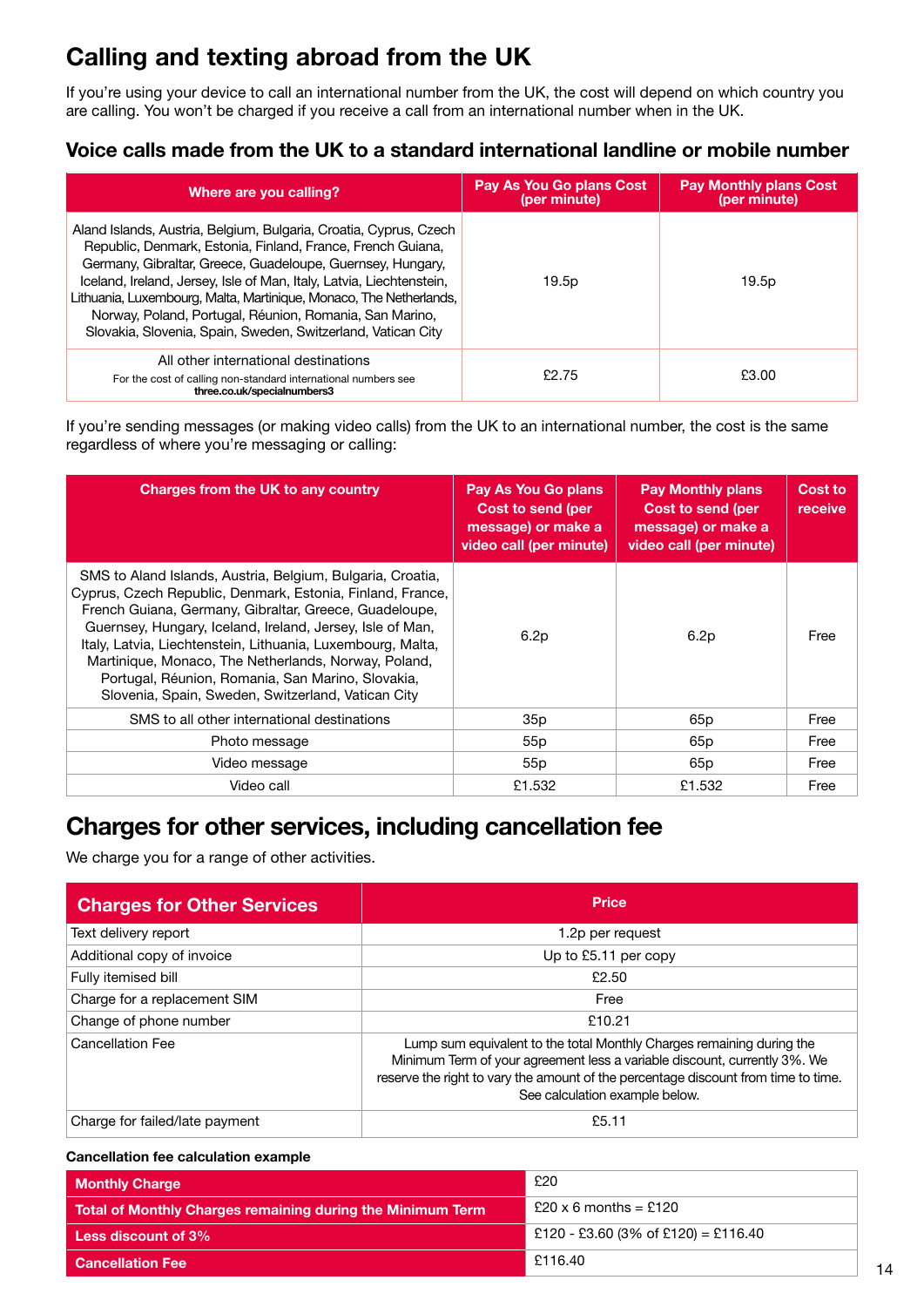# <span id="page-15-0"></span>**Key things to note**

We've set out some of the questions that we often get asked, and their answers below. We've also explained in more detail about your plan including how you can use it in Go Roam destinations.

## **About your plan**

#### **What does my plan include?**

- If you have a Pay Monthly plan which includes a device, it includes a monthly allowance of data for use within the UK and, for an additional fixed daily charge, in our Go Roam destinations.
- If you have one of our Pay Monthly SIM plans, it includes a monthly allowance of data for use within the UK and, for an additional fixed daily charge, in our Go Roam destinations.
- If you have one of our Pay As You Go mobile broadband plans, there is no fixed daily charge to use your UK allowance in our Go Roam destinations.
- If you don't use up your allowance in a month, you lose the unused portion, as it doesn't roll over to the next month.
- After your monthly data allowance is used up, prices for use outside of your allowance for additional data as well as for any calls or messages are shown on page 7.

## **How can I use my data?**

- You can use your data in the UK or in any of our Go Roam destinations, as set out on page 10.
- You can also use your data to set up a Personal Hotspot if you want to connect more than one device to the Internet at once, when in the UK or in a Go Roam in Europe destination.
- To help you see the value you're getting with our Pay As You Go Data Add-ons, we've set out in the table below the per MB cost for each Pay As You Go Data Add-on:

| Pay as You Go Data<br><b>Add-ons</b> | <b>Per MB cost</b> |
|--------------------------------------|--------------------|
| 500 MB Data Add-on                   | 0.598p             |
| 1 GB Data Add-on                     | 0.976p             |
| 2 GB Data Add-on                     | 0.732p             |
| 3 GB Data Add-on                     | 0.488p             |
| 5 GB Data Add-on                     | 0.391p             |
| 7 GB Data Add-on                     | 0.349 <sub>p</sub> |
| 10 GB Data Add-on                    | 0.244p             |

#### **Do you break down the cost of the data that I get as part of my package anywhere?**

Yes – you'll see a breakdown of the exact cost of the data included within your package's allowances on page 2 of your monthly bill in the 'Answering your questions' section titled 'About your allowance's unit costs' – we believe this helps you understand the value you're getting from your package. The data allowance for each package is set out on the relevant pages of this Price Guide.

For example, the cost for the 5GB mobile data, 12-month SIM Plan costing £13 a month is 0.254p per megabyte. These aren't charges for going over your allowance, this data allowance is included in your plan. They also don't include any one-off reductions, discounts,

or any Add-on allowances.

We have set out the cost per MB for our pay monthly Add-ons in the table below.

| Add-on | Per MB cost |
|--------|-------------|
| 1 GB   | 0.488p      |
| 5GB    | 0.293p      |
| 10GB   | 0.195p      |

## **How do you measure data usage?**

Data usage is measured in bytes, this is then aggregated up into large units of measure

- Kilobyte ( $kB$ ) = 1024 bytes
- $\bullet$  Megabyte (MB) = 1024kB
- $\bullet$  Gigabyte (GB) = 1024MB
- Terabyte  $(TB) = 1024GB$
- Petabyte  $(PB) = 1024TB$

All current data tariffs are charged and purchased as part of an inclusive allowance and / or as part of an Add-on which provides a specified amount of data you can use for a fixed price. Data usage is calculated based on the amount of data that travels over the data network. Please note that usage may include re-sent data packets and packets added to control the flow of data over the network.

Data is charged at each full MB level. Any partial MB usage will then be prorated as per the customer plan.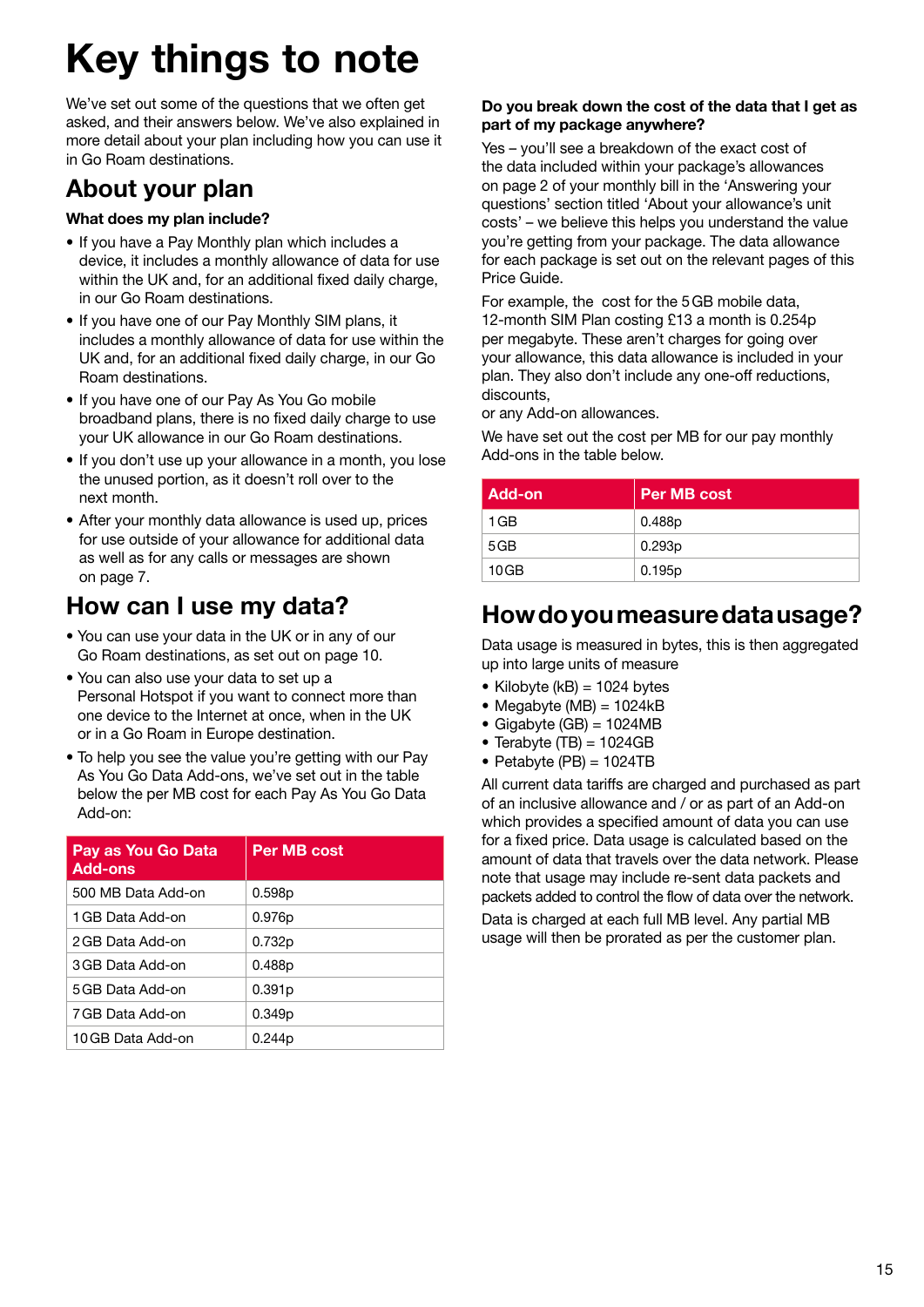#### **What will I have to pay if I want to cancel my contract?**

If you ask to cancel your package before the end of your Minimum Term, you'll be asked to pay a Cancellation Fee (see 'What do you charge for Other Services' on page 14). If you are outside of your Minimum Term and want to cancel your contract, there is no cancellation fee to pay. For more information, call Three Customer Services.

| <b>Monthly Charge</b>                                                | ዮ20                                    |
|----------------------------------------------------------------------|----------------------------------------|
| <b>Total of Monthly Charges remaining</b><br>during the Minimum Term | $£20 \times 6$ months<br>$=$ £120      |
| Less discount of 3%                                                  | £120 - £3.60 (3%<br>of £120) = £116.40 |
| <b>Cancellation Fee</b>                                              | £116.40                                |

#### **Final Bill Refund**

When you cancel your account, you won't be able to view your bills on My3 or the Three App, so we'll send you your final bill by post. If your account is in credit when it closes, you may be owed a refund. Any refund owed to you over 50p, will be refunded within 14 days of your final bill. This refund will be sent to the bank account linked to your Three account. If you settle your monthly bill by card payment, any refund owed to you will be refunded directly to your card.

If your refund is less than 50p, a refund can be arranged by calling 0333 338 1003, or by using our Live Chat service. If we cannot refund your credit and it remains unclaimed for a period of 6 months, Three will donate this credit to our charity partner.

Please note, not all types of credit are eligible for a refund. To find out more about our terms and conditions on refunds, please visit **[three.co.uk/terms-conditions](http://three.co.uk/terms-conditions).**

### **Is there anything else I should note?**

Depending on your device, you may be able to use it to make calls and send texts. If so, you should note the following:

#### **Charging/billing.**

- All calls (except calls to shortcode, premium rate numbers and EU roaming calls) are treated as a minimum of one minute. Calls of more than one minute are treated as lasting for their actual duration, with fractions of a second being rounded to the nearest second (this does not apply to some roaming calls, calls to Service Numbers and Special Calls).
- Calls to Service Numbers (starting 084, 087, 09 and 118) are charged differently from other numbers. The Access Charge element of these calls will be treated as a minimum of one minute. If your call lasts less than one minute, your Access Charge will be rounded up to a duration of one minute. For calls of more than one minute, the Access Charge element is treated as lasting for its actual duration, with fractions of a second being rounded to the nearest second. The Service Charge element is set by the company you're calling, and may comprise (1) a price per minute Service Charge; (2) a price per call Service Charge; (3) a price per call Service Charge plus a price per minute Service Charge (which runs from the start of your call); and (4) a price per call Service Charge plus a price per minute Service Charge (which runs from 60 seconds after the call starts).

If the Service Charge includes a price per minute Service Charge, this will be treated as lasting its actual duration (except if the first 60 seconds have been excluded), with fractions of a second being rounded to the nearest second. For example, if you make a call using a Pay Monthly plan to a service number, where the Service Charge is 10p per minute, which is simply charged at a price per minute rate, and your call lasts 30 seconds, you'll be charged a total of 70p for this call, as the Access Charge element will be rounded up to a duration of one minute at 65p plus 5p for the 30 seconds of call time for the Service Charge element.

• Each individual charge on your bill is shown with VAT included (where relevant), and is rounded up or down to the nearest tenth of a penny to make it easier to read. This rounding process means that the total charges you see on your bill summary page may not always be identical to the 'Total due by' charge you see on the front page of your bill. Don't worry, this is normal and you're not being overcharged or undercharged. The actual amount you need to pay is the one shown on your bill's front page, next to 'Total due by'.

**Spend caps:** We ask all new and upgrading customers at point of sale if they want to set a spend cap on their monthly bills which applies to all outside of allowance charges in the UK and whilst roaming, including the daily roaming charge in Go Roam destinations - **[Three.co.uk/](http://Three.co.uk/Go-Roam) [Go-Roam](http://Three.co.uk/Go-Roam)**. If they choose to do so, the cap will be applied to their account within 7 days of the request. The spend cap can be set or changed by the customer at any time visit **[Three.co.uk/control-your-spend](http://Three.co.uk/control-your-spend)**

**Spend limits:** We've automatically applied limits to the amount you spend on third party digital content and premium rate calls (including directory enquiries) and messages (including SMS shortcode messages). The limits are £40 per single payment transaction and the cumulative sum of £240 for payment transactions made over the course of a calendar month. These limits are set by law and can't be changed. For more information, including confirmation of what types of transactions are affected, visit **[Three.co.uk/spendlimits](http://Three.co.uk/spendlimits)**

**VAT invoices:** These plans are for your personal use only and are not intended for commercial use – this means that if you signed up to one of these plans on or after 18 August 2016, we're afraid we will not be able to issue you with a VAT invoice in relation to this account. If you do need a VAT invoice in relation to your mobile account, please have a look at one of our Business Plans.

**First month pro-rated:** Your first month's allowance and charge for your price plan or Add-on will depend on when in the month you join Three or when you decide to select your Add-on. Whenever that is, you can start using your allowance for your price plan or Add-on straight away. We'll work out an appropriate allowance and charge to take you to the end of the first month. After that, you simply pay the standard monthly line rental or Add-on charge for a full month's allowance.

**Recurring payment method:** New customers can only join pay monthly plans on Direct Debit and our plans' prices include a discount for paying by this efficient means. Direct Debit is brilliant for you as payment will be taken automatically and your account will not be suspended if you forget to pay. It is also the most efficient method for us. You should maintain your Direct Debit whilst you stay as a pay monthly customer. You can change your bank details at any time, just let us know.